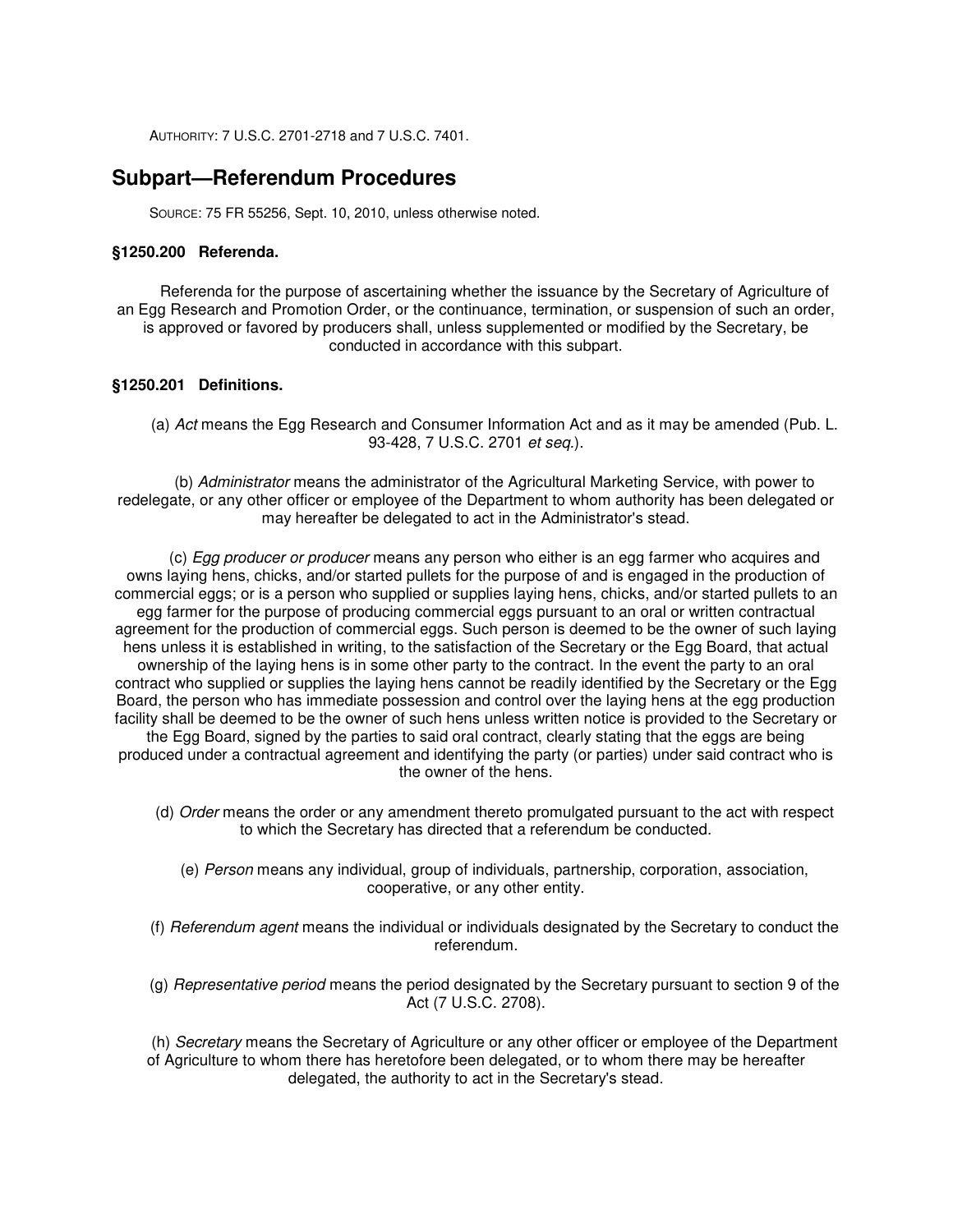#### **§1250.202 Voting.**

(a) Each person who is a producer, as defined in this subpart, at the time of the referendum, who was engaged in the production of commercial eggs during the representative period, and who is not exempt from the provisions of the order as provided for in §1250.348 thereof, shall be entitled to only one vote in the referendum.

(b) Proxy voting is not authorized, but an officer or employee of a corporate producer, or an administrator, executor, or trustee of a producing estate, or an authorized representative of any other entity may cast a ballot on behalf of such producer or estate. Any individual so voting in a referendum shall certify that such individual is an officer or employee of the corporate producer, or an administrator, executor, or trustee of the producing estate, or an authorized representative of such other entity, and that such individual has the authority to take such action. Upon request of the referendum agent, the individual shall submit adequate evidence of his authority.

(c) Each producer shall be entitled to cast only one ballot in the referendum.

### **§1250.203 Instructions.**

The referendum agent shall conduct the referendum, in the manner herein provided, under supervision of the Administrator. The Administrator may prescribe additional instructions, not inconsistent with the provisions hereof, to govern the procedure to be followed by the referendum agent. Such agent shall:

- (a) Determine the time of commencement and termination of the period of the referendum, and the time when all ballots must be received by the referendum agent.
- (b) Determine whether ballots may be cast by mail, at polling places, at meetings of producers, or by any combination of the foregoing.

(c) Provide ballots and related material to be used in the referendum. Ballot material shall provide for recording essential information for ascertaining whether the person voting or on whose behalf the vote is cast, is an eligible voter, and the total volume of commercial eggs produced during a representative period.

(d) Give reasonable advance notice of the referendum:

(1) By utilizing available media or public information sources, without incurring advertising expense, to publicize the dates, places, method of voting, eligibility requirements, and other pertinent information. Such sources of publicity may include, but are not limited to, print and radio; and

(2) By such other means as the agent may deem advisable.

(e) Make available to producers instructions on voting, appropriate registration, ballot, and certification forms, and, except in the case of a referendum on the termination or continuance of an order, a summary of the terms and conditions of the order: Provided, that no person who claims to be qualified to vote shall be refused a ballot.

(f) If the ballots are to be cast by mail, cause all the material specified in paragraph (e) of this section to be mailed to each eligible producer whose name and address are known to the Secretary or the referendum agent.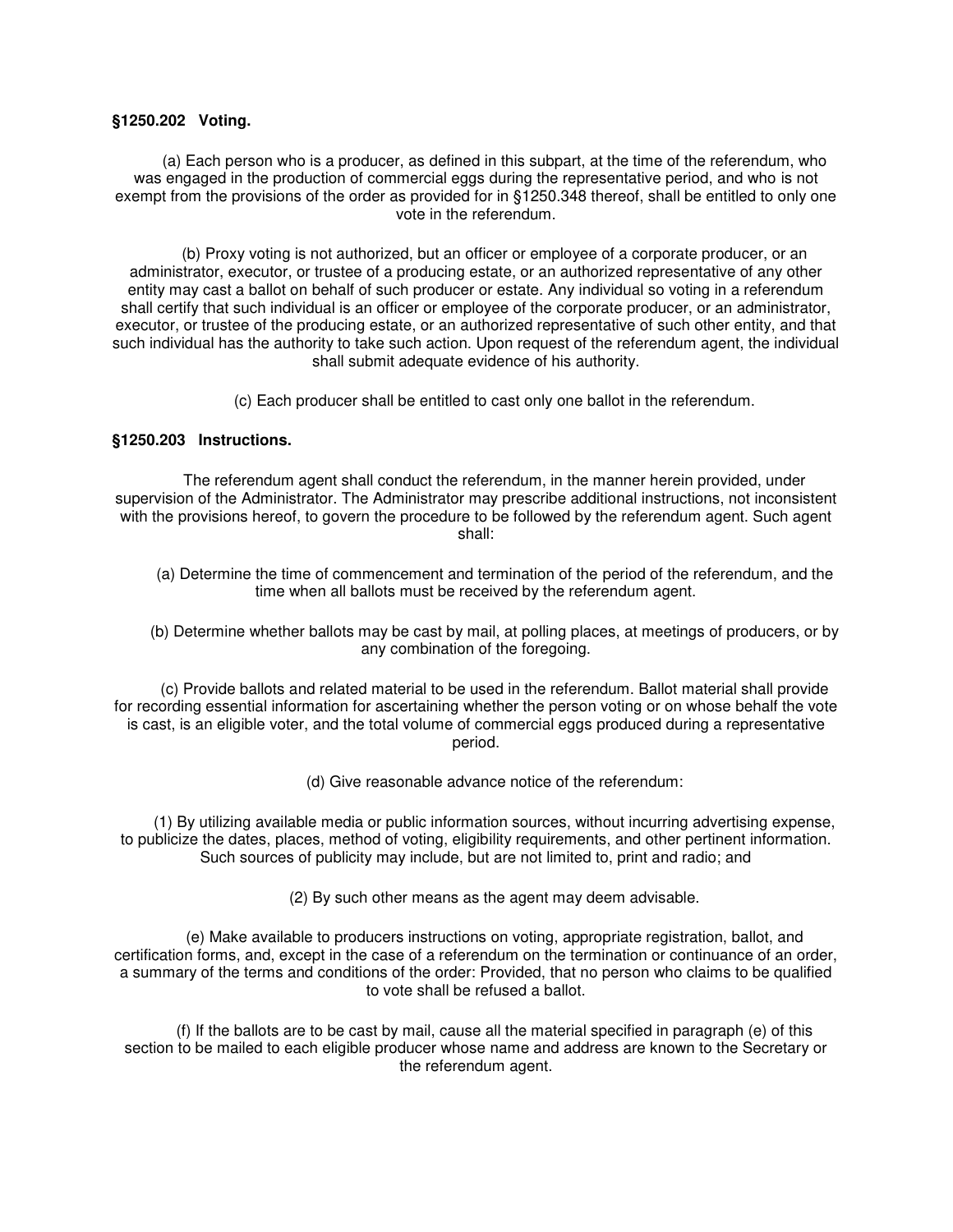(g) If the ballots are to be cast at polling places or meetings, determine the necessary number of polling or meeting places, designate them, announce the time of each meeting or the hours during which each polling place will be open, provide the material specified in paragraph (e) of this section, and provide for appropriate custody of ballot forms and delivery to the referendum agent of ballots cast.

(h) At the conclusion of the referendum, canvass the ballots, tabulate the results, and except as otherwise directed, report the outcome to the Administrator and promptly thereafter submit the following:

(1) All ballots received by the agent and appointees, together with a certificate to the effect that the ballots listed are all of the ballots cast and received by the agent and appointees during the referendum period;

(2) A tabulation of all challenged ballots deemed to be invalid; and

(3) A report of the referendum including a detailed statement explaining the method used in giving publicity to the referendum and showing other information pertinent to the manner in which the referendum was conducted.

# **§1250.204 Subagents.**

The referendum agent may appoint any person or persons deemed necessary or desirable to assist the agent in performing such agent's functions of this subpart. Each individual so appointed may be authorized by the agent to perform, in accordance with the requirements herein set forth, any or all of the following functions (which, in the absence of such appointment, shall be performed by said agent):

- (a) Give public notice of the referendum in the manner specified herein;
- (b) Preside at a meeting where ballots are to be cast or as poll officer at a polling place;
- (c) See the ballots and the aforesaid texts are distributed to producers and receive any ballots which are cast; and
- (d) Record the name and address of each person casting a ballot with said subagent and inquire, as deemed appropriate, into the eligibility of such persons to vote in the referendum.

### **§1250.205 Ballots.**

The referendum agent and subagents shall accept all ballots cast; but should they, or any of them, deem that a ballot should be challenged for any reason, the agent or subagent shall endorse above their signature, on the ballot, a statement to the effect that such ballot was challenged, by whom challenged, the reasons therefore, and the results of any investigations made with respect thereto, and the disposition thereof. Invalid ballots shall not be counted.

### **§1250.206 Referendum report.**

Except as otherwise directed, the Administrator shall prepare and submit to the Secretary a report on the results of the referendum, the manner in which it was conducted, the extent and kind of public notice given, and other information pertinent to analysis of the referendum and its results.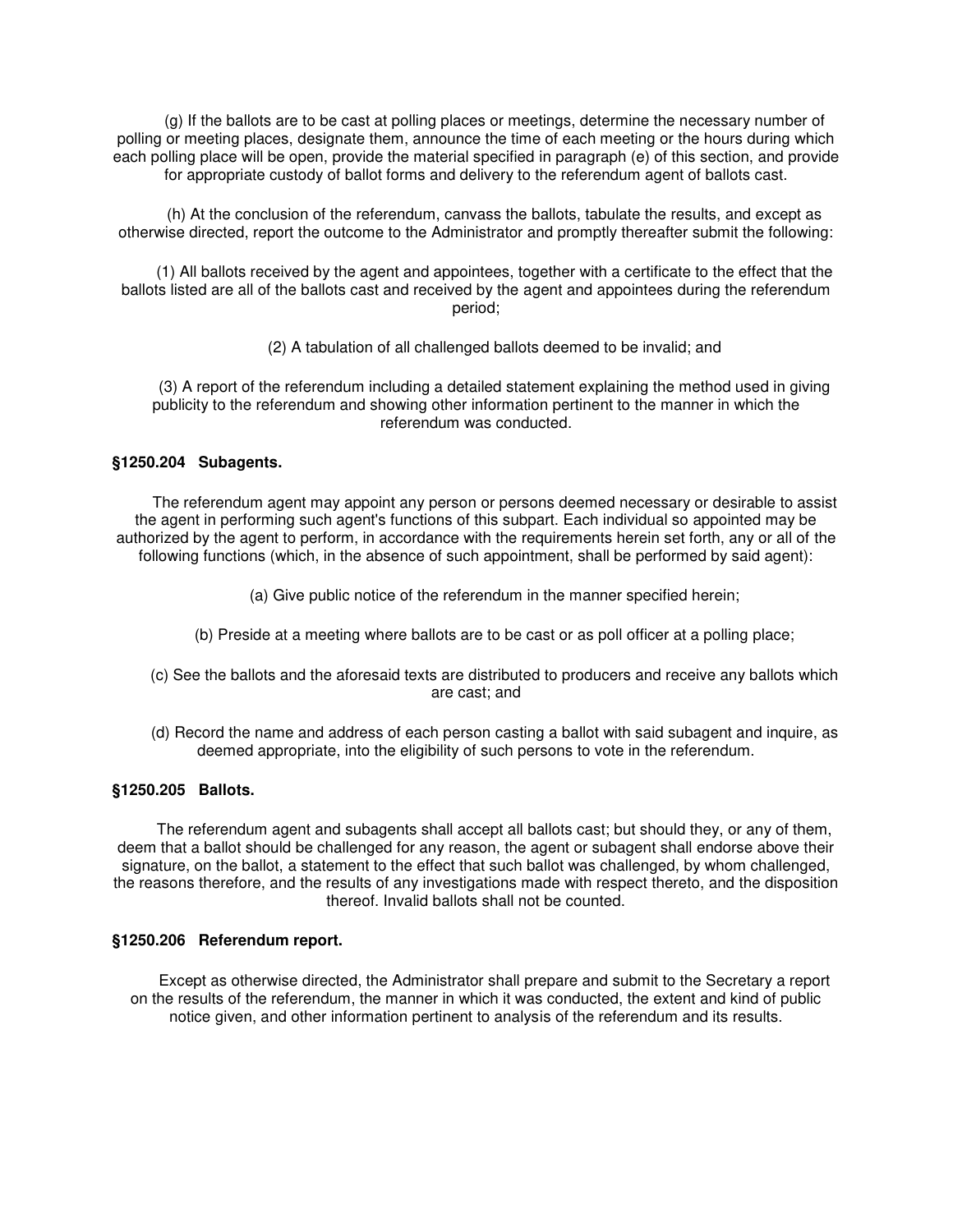#### **§1250.207 Confidential information.**

The ballots cast or the manner in which any person voted and all information furnished to, compiled by, or in the possession of the referendum agent shall be regarded as confidential. The ballots and other information or reports that reveal, or tend to reveal, the vote of any person covered under the Order and the voter list shall be strictly confidential and shall not be disclosed.

# **Subpart—Egg Research and Promotion Order**

SOURCE: 40 FR 59190, Dec. 22, 1975, unless otherwise noted.

# **DEFINITIONS**

#### **§1250.301 Secretary.**

Secretary means the Secretary of Agriculture or any other officer or employee of the Department of Agriculture to whom there has heretofore been delegated, or to whom there may hereafter be delegated, the authority to act in his stead.

#### **§1250.302 Act.**

Act means the Egg Research and Consumer Information Act and as it may be amended (Pub. L. 93-428).

#### **§1250.303 Fiscal period.**

Fiscal period means the calendar year unless the Egg Board, with the approval of the Secretary, selects some other budgetary period.

### **§1250.304 Egg Board or Board.**

Egg Board or Board or other designatory term adopted by such Board, with the approval of the Secretary, means the administrative body established pursuant to §1250.326.

# **§1250.305 Egg producer or producer.**

Egg producer or producer means any person who either:

#### (a) Is an egg farmer who acquires and owns laying hens, chicks, and/or started pullets for the purpose of and is engaged in the production of commercial eggs; or

(b) Is a person who supplied or supplies laying hens, chicks, and/or started pullets to an egg farmer for the purpose of producing commercial eggs pursuant to an oral or written contractual argeement for the production of commercial eggs. Such person is deemed to be the owner of such laying hens unless it is established in writing, to the satisfaction of the Secretary or the Egg Board, that actual ownership of the laying hens is in some other party to the contract. In the event the party to an oral contract who supplied or supplies the laying hens cannot be readily identified by the Secretary or the Egg Board, the person who has immediate possession and control over the laying hens at the egg production facility shall be deemed to be the owner of such hens unless written notice is provided to the Secretary or the Egg Board, signed by the parties to said oral contract, clearly stating that the eggs are being produced under a contractual agreement and identifying the party (or parties) under said contract who is the owner of the hens.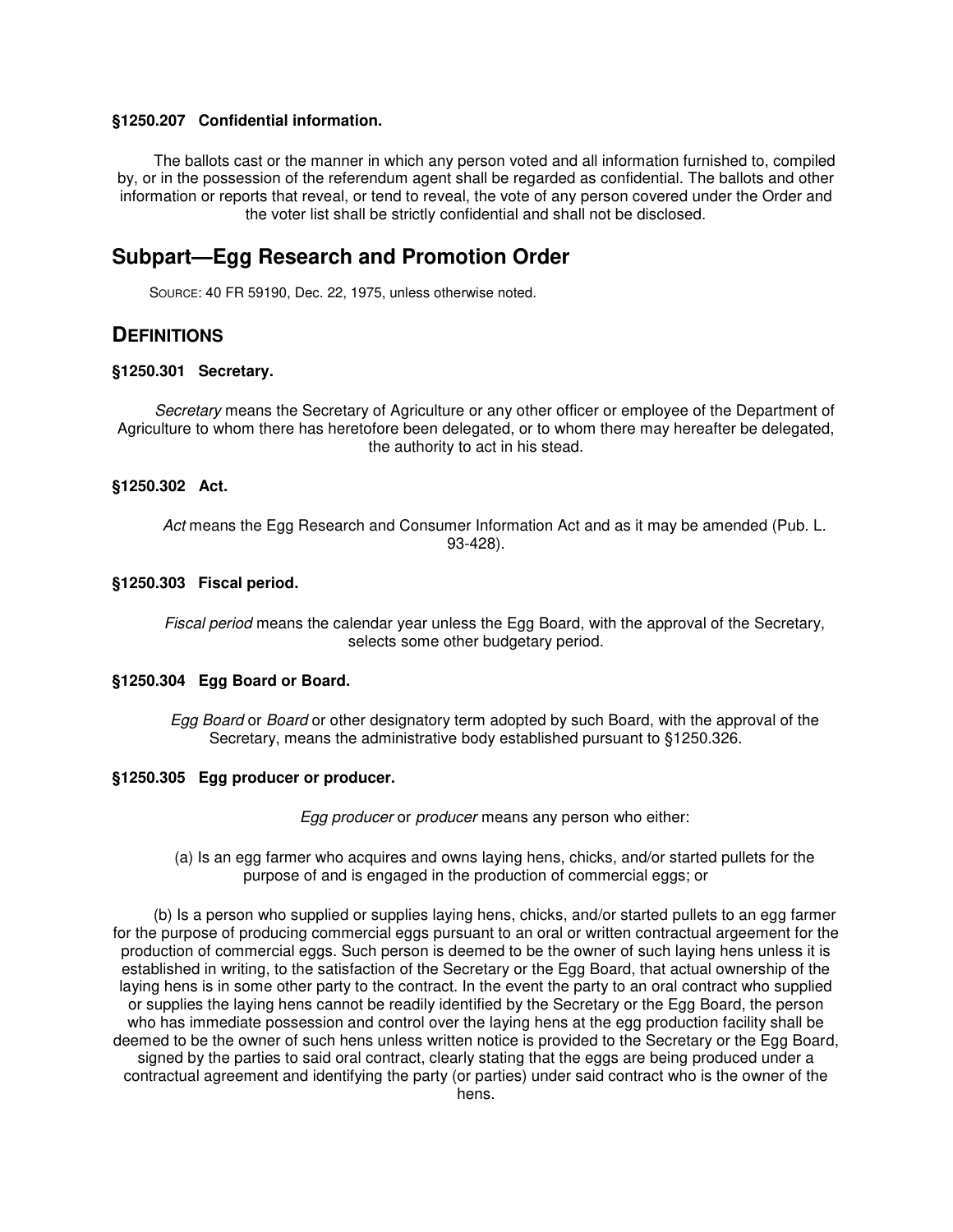#### **§1250.306 Commercial eggs or eggs.**

Commercial eggs or eggs means eggs from domesticated chickens which are sold for human consumption either in shell egg form or for further processing into egg products.

#### **§1250.307 Person.**

Person means any individual, group of individuals, partnership, corporation, association, cooperative, or any other entity.

#### **§1250.308 United States.**

United States means the 48 contiguous States of the United States of America and the District of Columbia.

# **§1250.309 Handler.**

Handler means any person who receives or otherwise acquires eggs from an egg producer, and processes, prepares for marketing, or markets, such eggs, including eggs of his own production.

#### **§1250.310 Promotion.**

Promotion means any action, including paid advertising, to advance the image or desirability of eggs, egg products, spent fowl, or products of spent fowl.

#### **§1250.311 Research.**

Research means any type of research to advance the image, desirability, marketability, production, or quality of eggs, egg products, spent fowl, or products of spent fowl, or the evaluation of such research.

#### **§1250.312 Marketing.**

Marketing means the sale or other disposition of commercial eggs, egg products, spent fowl, or products of spent fowl in any channel of commerce.

#### **§1250.313 Eligible organization.**

Eligible organization means any organization, association, or cooperative which represents egg producers of any egg producing area of the United States certified by the Secretary pursuant to §1250.356.

### **§1250.314 Plans and projects.**

Plans and projects means those research, consumer and producer education, advertising, marketing, product development, and promotion plans, studies, or projects pursuant to §1250.341.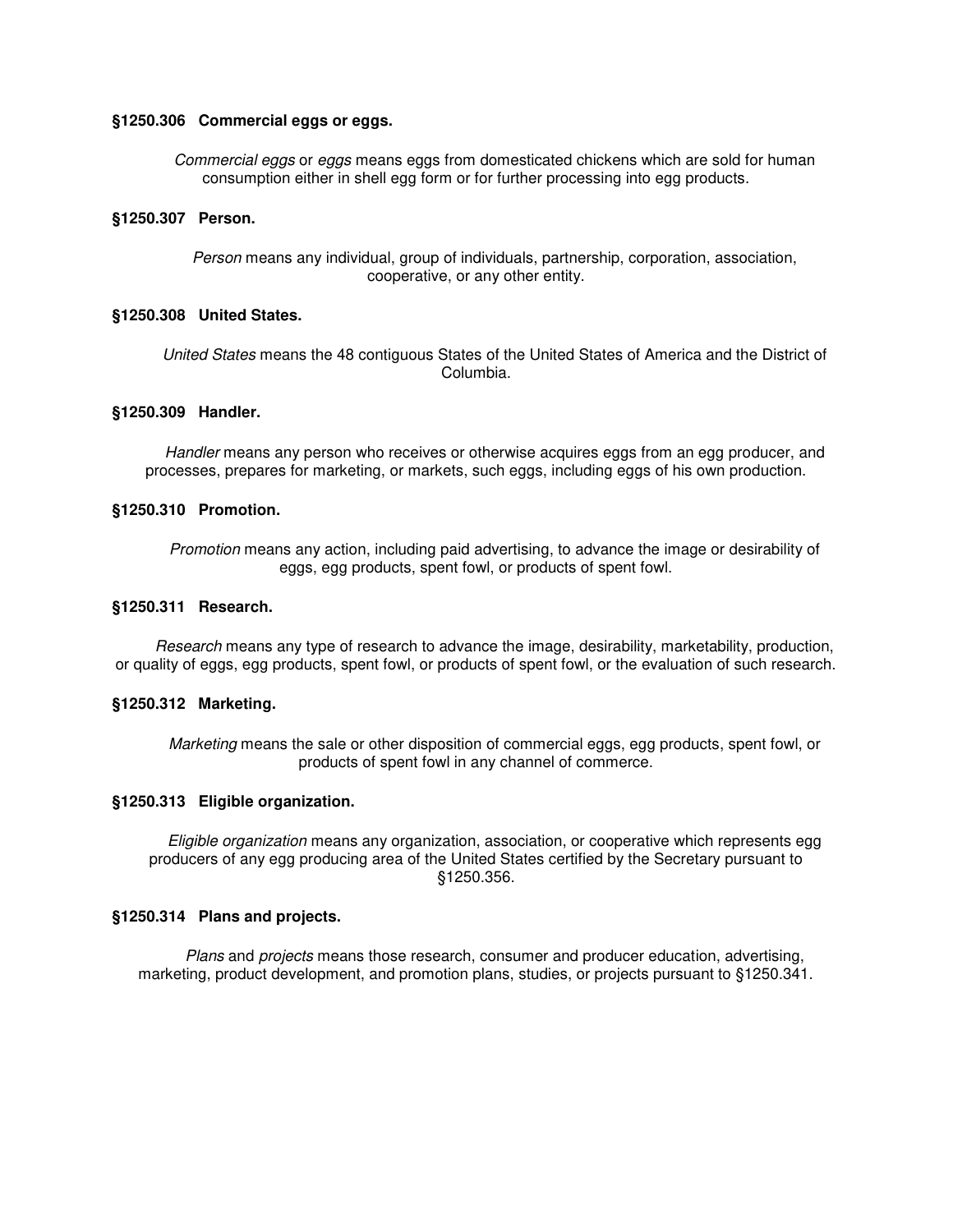#### **§1250.315 Part and subpart.**

Part means the Egg Research and Promotion Order and all rules, regulations, and supplemental order issued pursuant to the act and the order. "Subpart" refers to the aforesaid order or any other portion or segment of this part.

### **§1250.316 Representative of a producer.**

Representative of a producer means the owner, officer, or an employee of a producer who has been duly authorized to act in the place and stead of the producer.

# **EGG BOARD**

#### **§1250.326 Establishment and membership.**

There is hereby established an Egg Board, hereinafter called the "Board," composed of 18 egg producers or representatives of egg producers, and 18 specific alternates, all appointed by the Secretary from nominations submitted by eligible organizations, associations, or cooperatives, or by other producers pursuant to §1250.328.

### **§1250.327 Term of office.**

The members of the Board, and their alternates, shall serve for terms of 2 years, except initial appointments shall be, proportionately, for terms of 2 and 3 years. Each member and alternate member shall continue to serve until his successor is appointed by the Secretary and has qualified. No member shall serve for more than three consecutive terms.

### **§1250.328 Nominations.**

All nominations authorized under §1250.326 shall be made in the following manner:

(a) Within 30 days of the approval of this order by referendum, nominations shall be submitted to the Secretary for each geographic area as specified in paragraph (d) of this section by eligible organizations, associations, or cooperatives certified pursuant to §1250.356, or, if the Secretary determines that a substantial number of egg producers are not members of, or their interests are not represented by, any such eligible organization, association, or cooperative, then from nominations made by such egg producers in the manner authorized by the Secretary;

(b) After the establishment of the initial Board, the nominations for subsequent Board members and alternates shall be submitted to the Secretary not less than 60 days prior to the expiration of the terms of the members and alternates previously appointed to the Board;

(c) Where there is more than one eligible organization, association, or cooperative within each geographic area, as defined by the Secretary, they may caucus for the purpose of jointly nominating two qualified persons for each member and for each alternate member to be appointed. If joint agreement is not reached with respect to any such nominations, or if no caucus is held within a defined geographic area, each eligible organization, association, or cooperative may submit to the Secretary two nominations for each appointment to be made;

(d) The number of members of the initial Board, and their alternates, who shall be appointed from each area are: Area 1-3, Area 2-4, Area 3-2, Area 4-2, Area 5-4, and Area 6-3, for a total of 18 members from all areas. Changes to the Board as provided in paragraph (e) of this section shall be accomplished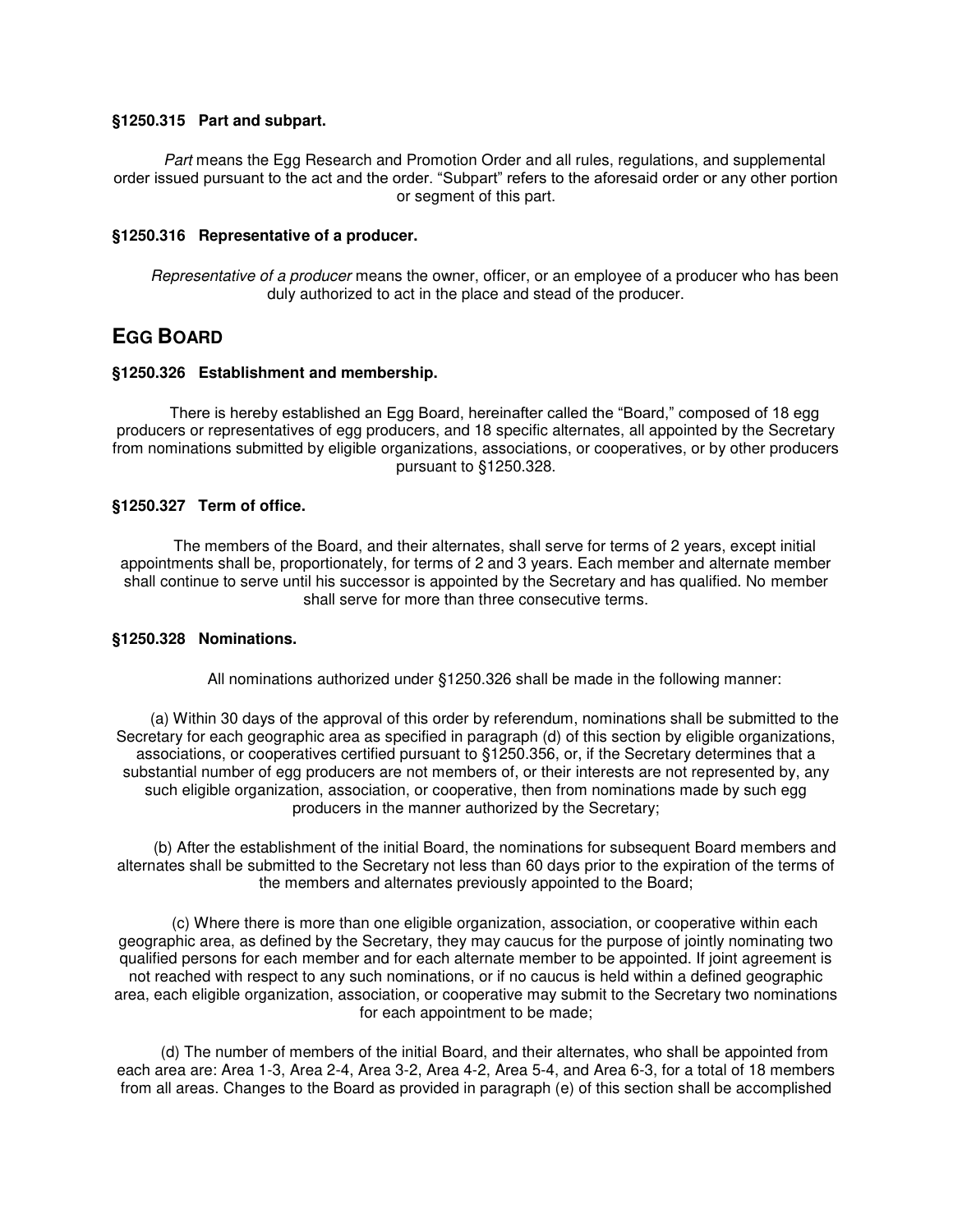by determining the percentage of United States egg production in each area times 18 (total Board membership) and rounding to the nearest whole number; and

(e) After the establishment of the initial Board, the area grouping of the 48 contiguous States of the United States, including the area distribution of the 18 members of the Board and their alternates, shall be reviewed at any time not to exceed 5 years by the Board, or by a person or agency designated by the Board to perform such review, and the results shall be reported to the Secretary along with any recommendations by the Board regarding whether the delineation of the areas and the area distribution of the Board should continue without any change, or whether changes should be made in either the areas or the number of Board members to be appointed from each area, providing that each area shall be represented by not less than one Board member and any action recommended shall be subject to the approval of the Secretary.

[40 FR 59190, Dec. 22, 1975, as amended at 60 FR 66861, Dec. 27, 1995]

#### **§1250.329 Selection.**

From the nominations made pursuant to §1250.328, the Secretary shall appoint the members of the Board, and an alternate for each such member, on the basis of representations provided for in §1250.326, §1250.327, and §1250.328.

#### **§1250.330 Acceptance.**

Any person appointed by the Secretary as a member, or as an alternate member, of the Board shall qualify by filing a written acceptance with the Secretary within a period of time prescribed by the Secretary.

#### **§1250.331 Vacancies.**

To fill any vacancy occasioned by the failure to qualify of any person appointed as a member, or as an alternate member, of the Board, or in the event of the death, removal, resignation, or disqualification of any member or alternate member of the Board, a successor for the unexpired term of such member or alternate member of the Board shall be nominated, qualified, and appointed in the manner specified in §1250.326, §1250.328(b), §1250.329, and §1250.330, except that replacement of a Board member, or alternate, with an unexpired term of less than 6 months is not necessary.

#### **§1250.332 Alternate members.**

An alternate member of the Board, during the absence of the member for whom he is the alternate, shall act in the place and stead of such member and perform such other duties as assigned. In the event of the death, removal, resignation, or disqualification of a member, his alternate shall act for him until a successor for such member is appointed and qualified.

#### **§1250.333 Procedure.**

(a) A majority of the members, including alternates acting for members of the Board, shall constitute a quorum, and any action of the Board shall require the concurring votes of at least a majority of those present and voting. At assembled meetings, all votes shall be cast in person.

(b) For routine and noncontroversial matters which do not require deliberation and exchange of views, and in matters of an emergency nature when there is not enough time to call an assembled meeting of the Board, the Board may also take action upon the concurring votes of a majority of its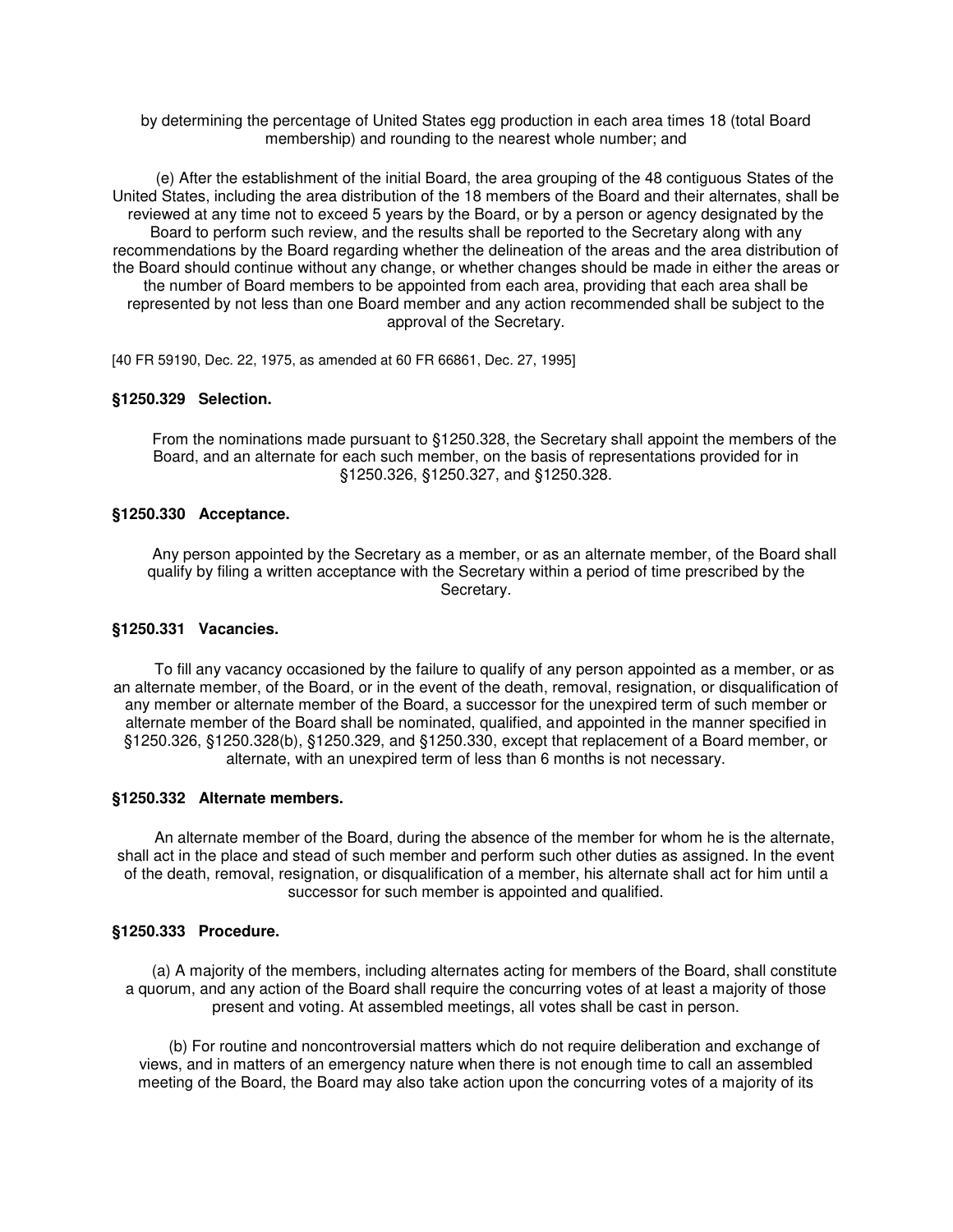members by mail, telephone, or telegraph, but any such action by telephone shall be confirmed promptly in writing.

### **§1250.334 Compensation and reimbursement.**

The members of the Board, and alternates when acting as members, shall serve without compensation but shall be reimbursed for necessary and reasonable expenses, as approved by the Board, incurred by them in the performance of their duties under this subpart.

# **§1250.335 Powers of the Board.**

The Board shall have the following powers:

(a) To administer the provisions of this subpart in accordance with its terms and provisions;

(b) To make rules and regulations to effectuate the terms and provisions of this subpart;

(c) To receive, investigate, and report to the Secretary complaints of violations of this subpart; and

(d) To recommend to the Secretary amendments to this subpart.

# **§1250.336 Duties.**

The Board shall have the following duties:

(a) To meet and organize and to select from among its members a chairman and such other officers as may be necessary, to select committees and subcommittees of Board members, to adopt such rules for the conduct of its business as it may deem advisable, and it may establish advisory committees of persons other than Board members;

(b) To appoint or employ such persons as it may deem necessary and to define the duties and determine the compensation of each;

(c) To prepare and submit to the Secretary for his approval budgets on a fiscal-period basis of its anticipated expenses and disbursements in the administration of this subpart, including probable cost of plans and projects as estimated in the budget or budgets submitted to it by prospective contractors, with the Board's recommendations with respect thereto. In preparing a budget for each of the 1994 and subsequent fiscal years, the Board shall, to the maximum extent practicable, allocate a proportion of funds for research projects comparable to the proportion of funds allocated for research projects in the Board's fiscal year 1993 budget.

(d) With the approval of the Secretary, to enter into contracts or agreements with persons, including, but not limited to, State, regional, or national agencies or State, regional, or national egg organizations which administer research, education, or promotion programs, advertising agencies, public relations firms, public or private research organizations, advertising and promotion media, and egg producer organizations, for the development and submission to it of plans and projects authorized by §1250.341 and for the carrying out of such plans or projects when approved by the Secretary, and for the payment of the cost thereof with funds collected pursuant to §1250.347. Any such contracts or agreements shall provide that such contractors shall develop and submit to the Board a plan or project together with a budget or budgets which shall show estimated costs to be incurred for such plan or project, and that any such plan or project shall become effective upon approval by the Secretary. Any such contract or agreement shall also provide that the contractor shall keep accurate records of all of its transactions and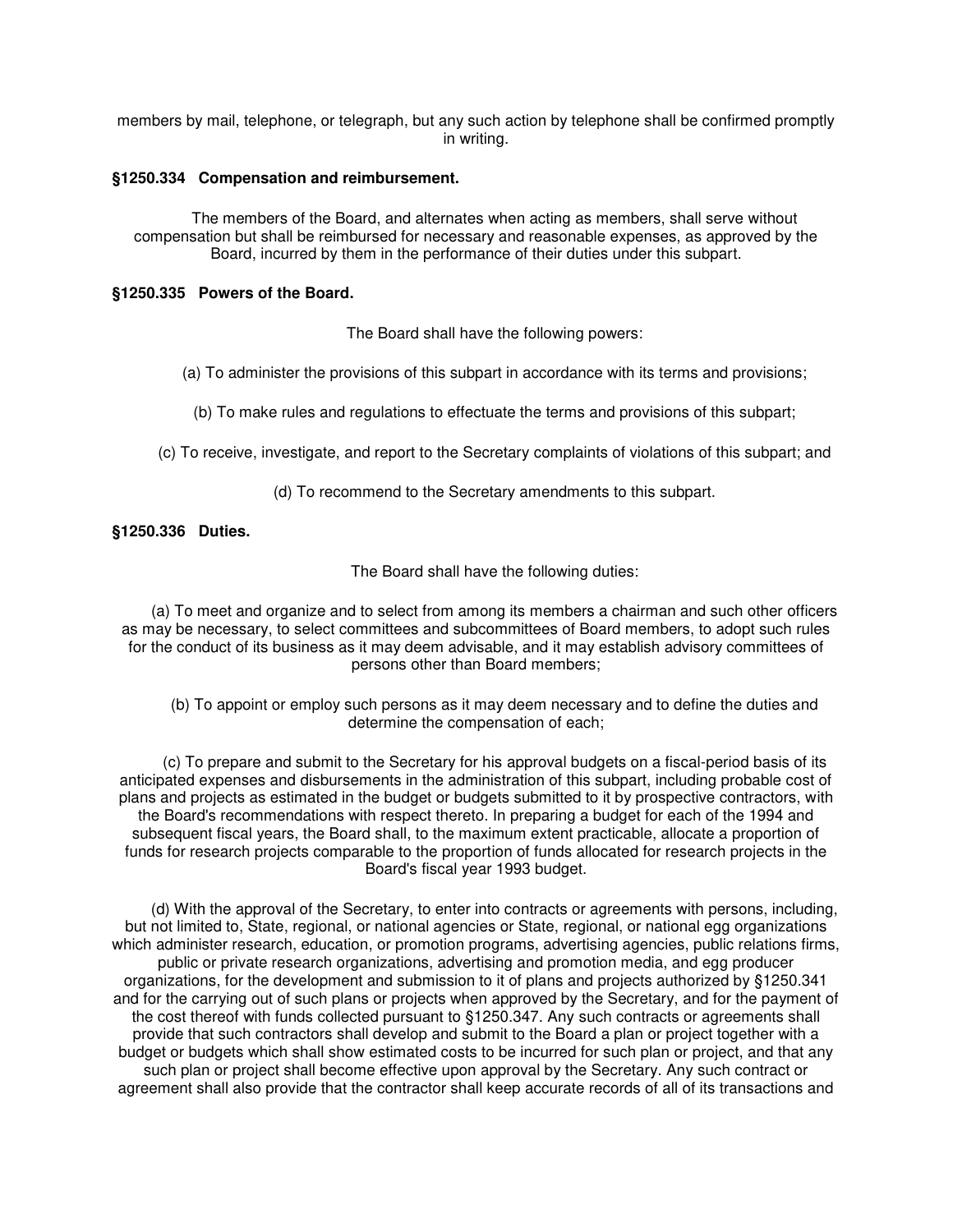make periodic reports to the Board of activities carried out and an accounting for funds received and expended, and such other reports as the Secretary may require;

(e) To review and submit to the Secretary any plans or projects which have been developed and submitted to it by the prospective contractor, together with its recommendations with respect to the approval thereof by the Secretary;

(f) To maintain such books and records and prepare and submit such reports from time to time to the Secretary as he may prescribe, and to make appropriate accounting with respect to the receipt and disbursement of all funds entrusted to it;

# (g)-(h) [Reserved]

(i) To prepare and make public, at least annually, a report of activities carried out and an accounting for funds received and expended;

(j) To cause its books to be audited by a certified public accountant at least once each fiscal period and at such other times as the Secretary may request, and submit a copy of each such audit to the Secretary;

- (k) To give the Secretary the same notice of meetings of the Board as is given to members in order that he or his representative may attend such meetings;
	- (l) To act as an intermediary between the Secretary and any producer or handler; and
	- (m) To submit to the Secretary such information pursuant to this subpart as he may request.

[40 FR 59190, Dec. 22, 1975, as amended at 54 FR 99, Jan. 4, 1989, and 54 FR 11493, Mar. 21, 1989; 54 FR 12310, Mar. 24, 1989; 59 FR 38876, Aug. 1, 1994; 60 FR 66861, Dec. 27, 1995]

# **RESEARCH, EDUCATION, AND PROMOTION**

### **§1250.341 Research, education, and promotion.**

The Board shall develop and submit to the Secretary for approval any programs or projects authorized in this section. Such programs or projects shall provide for:

(a) The establishment, issuance, effectuation, and administration of appropriate programs or projects for advertising, sales promotion, and consumer education with respect to the use of eggs, egg products, spent fowl, and products of spent fowl: Provided, however, That any such program or project shall be directed towards increasing the general demand for eggs, egg products, spent fowl, or products of spent fowl;

(b) The establishment and carrying on of research, marketing, and development projects and studies with respect to sale, distribution, marketing, utilization, or production of eggs, egg products, spent fowl, and products of spent fowl, and the creation of new products thereof in accordance with section 7(b) of the act, to the end that the marketing and utilization of eggs, egg products, spent fowl, and products of spent fowl may be encouraged, expanded, improved, or made more acceptable, and the data collected by such activities may be disseminated;

(c) The development and expansion of foreign markets and uses for eggs, egg products, spent fowl, and products of spent fowl;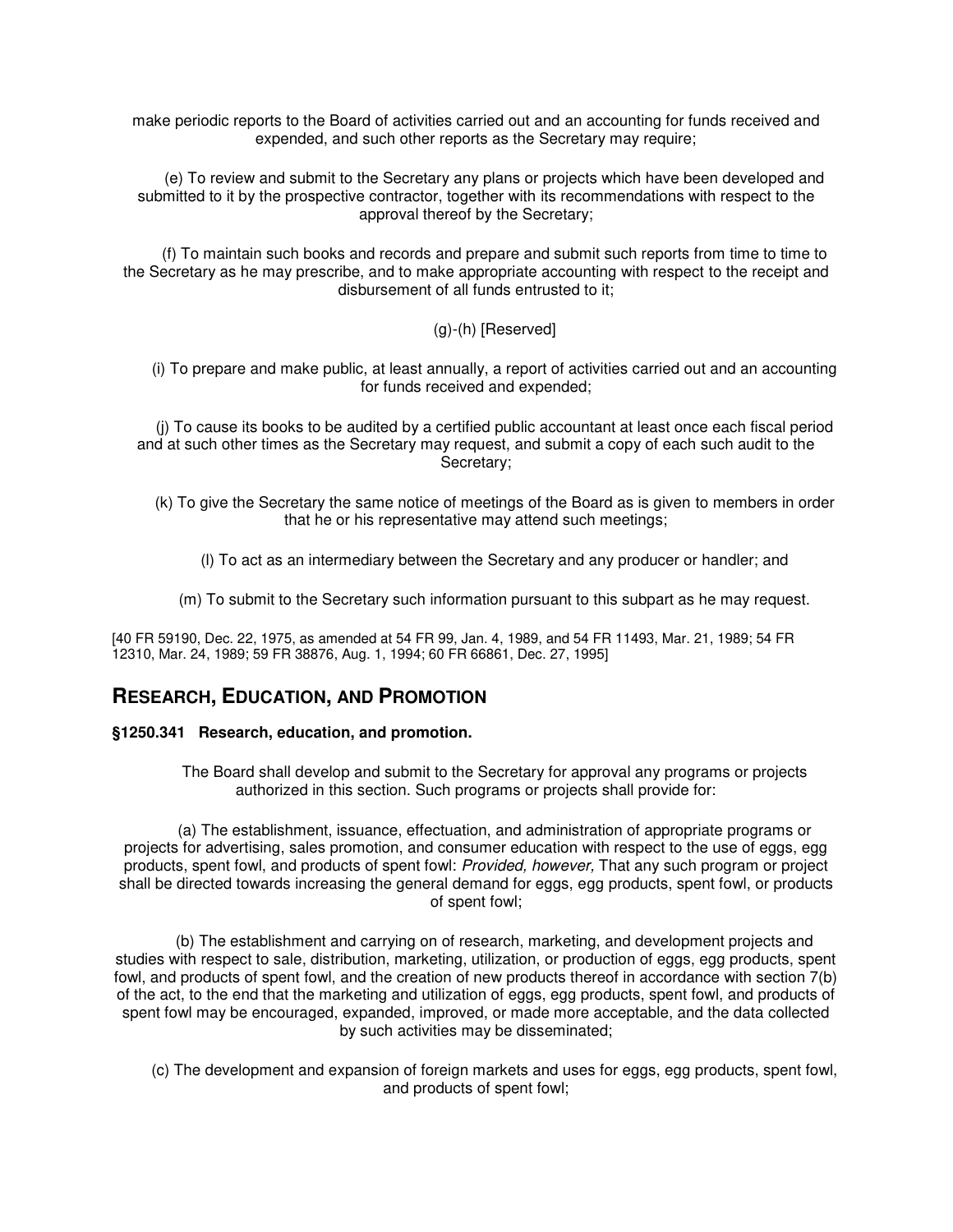(d) Each program or project authorized under paragraphs (a), (b), and (c) of this section shall be periodically reviewed or evaluated by the Board to insure that each such program or project contributes to a coordinated national program of research, education, and promotion contributing to the maintenance of markets and for the development of new markets for and of new products from eggs, egg products, spent fowl, and products of spent fowl. If it is found by the Board that any such program or project does not further the national purpose of the act, then the Board shall terminate such program or project; and

(e) No advertising or promotion programs shall use false or unwarranted claims or make any reference to private brand names of eggs, egg products, spent fowl, and products of spent fowl or use unfair or deceptive acts or practices with respect to quality, value, or use of any competing product.

# **EXPENSES AND ASSESSMENTS**

# **§1250.346 Expenses.**

The Board is authorized to incur such expenses as the Secretary finds are reasonable and likely to be incurred by the Board for its maintenance and functioning and to enable it to exercise its powers and perform its duties in accordance with the provisions of this subpart. The total costs incurred by the Board for a fiscal period in collecting producer assessments and having an administrative staff shall not exceed an amount of the projected total assessments to be collected by the Board for such fiscal period that the Secretary determines to be reasonable. The funds to cover such expenses shall be paid from assessments received pursuant to §1250.347.

[40 FR 59190, Dec. 22, 1975, as amended at 54 FR 100, Jan. 4, 1989, and 54 FR 11493, Mar. 21, 1989]

# **§1250.347 Assessments.**

Each handler designated in §1250.349 and pursuant to regulations issued by the Board shall collect from each producer, except for those producers specifically exempted in §1250.348, and shall pay to the Board at such times and in such manner as prescribed by regulations issued by the Board an assessment at a rate not to exceed 10 cents per 30-dozen case of eggs, or the equivalent thereof, for such expenses and expenditures, including provisions for a reasonable reserve and those administrative costs incurred by the Department of Agriculture after this subpart is effective, as the Secretary finds are reasonable and likely to be incurred by the Board and the Secretary under this subpart, except that no more than one such assessment shall be made on any case of eggs.

[59 FR 64560, Dec. 15, 1994]

### **§1250.348 Exemptions.**

The following shall be exempt from the specific provisions of the Act:

(a) Any egg producer whose aggregate number of laying hens at any time during a 3-consecutivemonth period immediately prior to the date assessments are due and payable has not exceeded 75,000 laying hens. The aggregate number of laying hens owned by a trust or similar entity shall be considered ownership by the beneficiaries of the trust or other entity. Ownership of laying hens by an egg producer also shall include the following:

(1) In cases in which the producer is an individual, laying hens owned by such producer or members of such producer's family that are effectively under the control of such producer, as determined by the Secretary;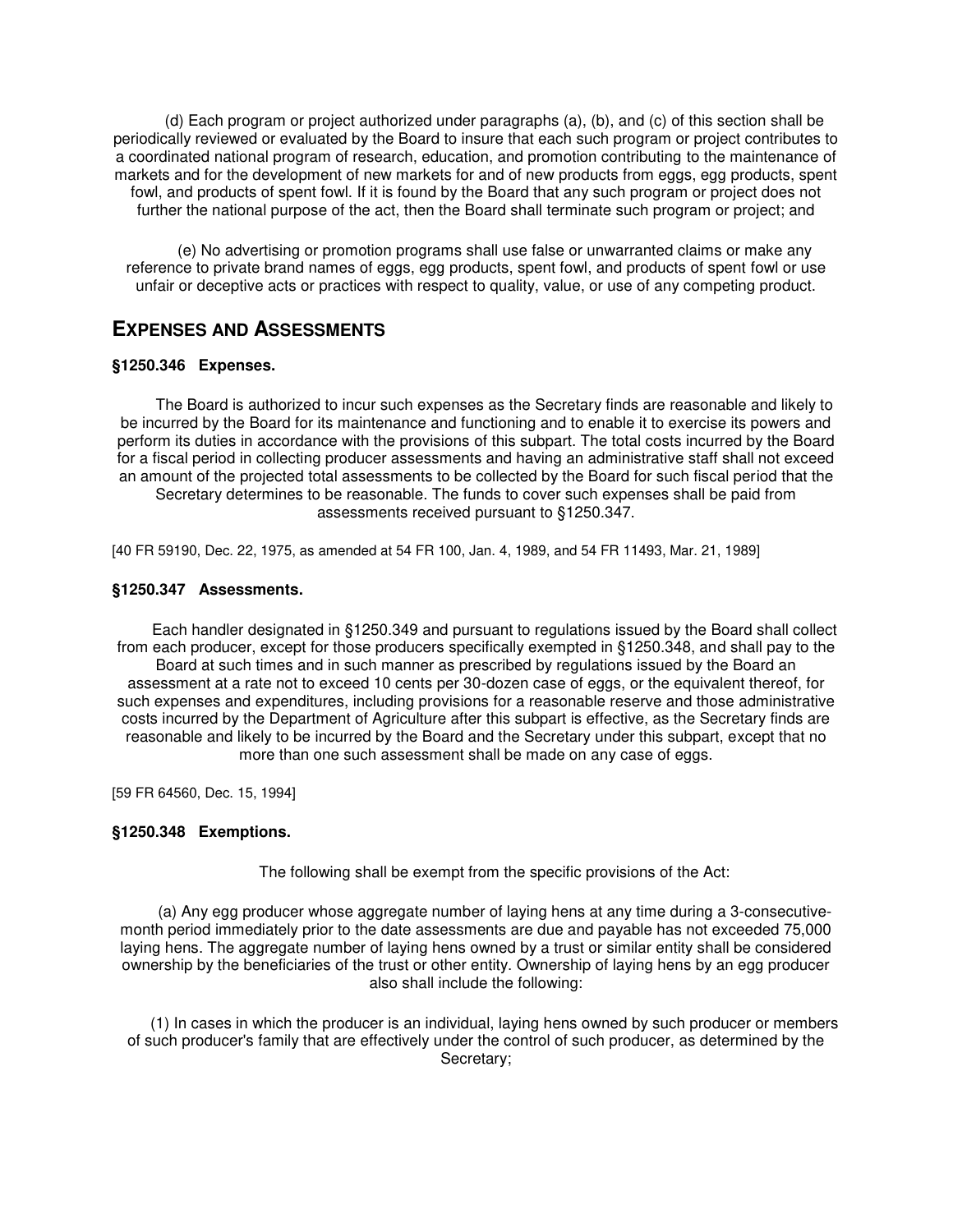(2) In cases in which the producer is a general partnership or similar entity, laying hens owned by the entity and all partners or equity participants in the entity; and

(3) In cases in which the producer holds 50 percent or more of the stock or other beneficial interest in a corporation, joint stock company, association, cooperative, limited partnership, or other similar entity, laying hens owned by the entity. Stock or other beneficial interest in an entity that is held by the following shall be considered as held by the producer:

(i) Members of the producer's family described in paragraph (a)(1);

(ii) A general partnership or similar entity in which the producer is a partner or equity participant;

(iii) The partners or equity participants in an entity of the type described in (a)(3)(ii); or

(iv) A corporation, joint stock company, association, cooperative, limited partnership, or other similar entity in which the producer holds 50 percent or more of the stock or other beneficial interests.

(b) Any egg producer owning a flock of breeding hens whose production of eggs is primarily utilized for the hatching of baby chicks.

(c) In order to qualify for exemption from the provisions of the Act under this section, producers claiming such exemption must comply with §1250.530 regarding certification of exempt producers and other such regulations as may be prescribed by the Secretary as a condition to exemption from the provisions of the Act under this section.

[55 FR 6973, Feb. 28, 1990, as amended at 59 FR 38876, Aug. 1, 1994]

### **§1250.349 Collecting handlers and collection.**

- (a) Handlers responsible for collecting the assessment specified in §1250.347 shall be any one of the following:
- (1) The first person to whom eggs are sold, consigned, or delivered by producers and who grades, cartons, breaks, or otherwise performs a function of a handler under §1250.309,
- (2) A producer who grades, cartons, breaks, or otherwise performs a function of a handler under §1250.309 for eggs of his own production, or
- (3) Such other persons as designated by the Board under rules and regulations issued pursuant to this subpart.
- (b) Handlers shall collect and remit to the Egg Board all assessments collected in the manner and in the time specified by the Board pursuant to rules and regulations issued by the Board.
	- (c) Handlers shall maintain such records as the Egg Board may prescribe pursuant to rules and regulations issued by the Board.
- (d) The Board with the approval of the Secretary may authorize other organizations or agencies to collect assessments in its behalf.

[40 FR 59190, Dec. 22, 1975. Redesignated at 55 FR 6973, Feb. 28, 1990]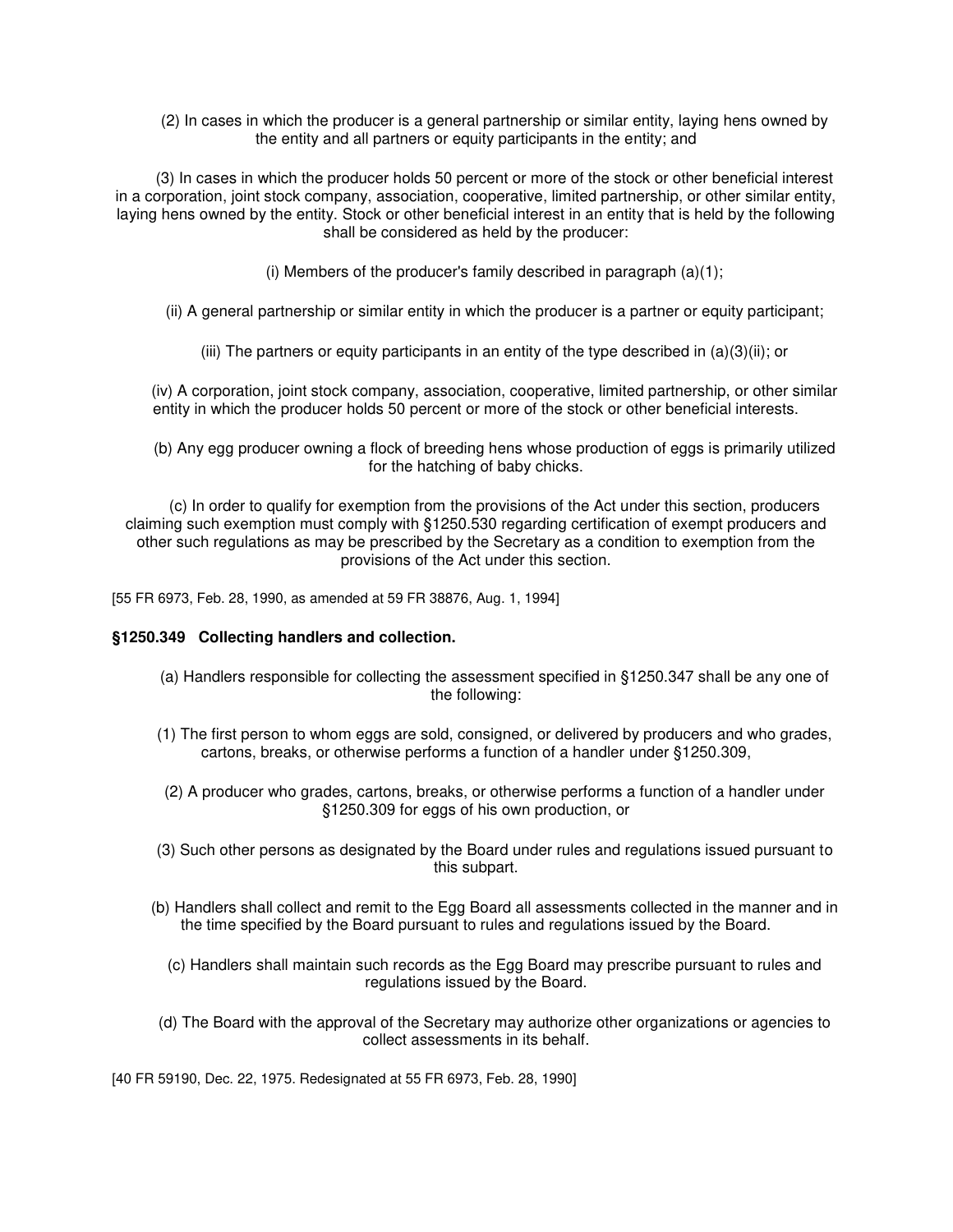#### **§1250.350 [Reserved]**

#### **§1250.351 Influencing governmental action.**

No funds collected by the Board under this subpart shall in any manner be used for the purpose of influencing governmental policy or action except to recommend to the Secretary amendments to this subpart.

[40 FR 59190, Dec. 22, 1975. Redesignated at 55 FR 6973, Feb. 28, 1990]

# **REPORTS, BOOKS, AND RECORDS**

#### **§1250.352 Reports.**

Each handler subject to this subpart and other persons subject to section 7(c) of the act may be required to report to the Board periodically such information as is required by regulations and will effectuate the purposes of the act, which information may include but not be limited to the following:

(a) Number of cases of eggs handled;

(b) Number of cases of eggs on which an assessment was collected;

(c) Name and address of person from whom any assessment was collected; and

(d) Date collection of assessment was made on each case of eggs handled.

[40 FR 59190, Dec. 22, 1975. Redesignated at 55 FR 6973, Feb. 28, 1990]

### **§1250.353 Books and records.**

Each handler subject to this subpart and persons subject to section 7(c) of the act shall maintain and make available for inspection by the Board or the Secretary such books and records as are necessary to carry out the provisions of the subpart and the regulations issued hereunder, including such records as are necessary to verify any reports required. Such records shall be retained for at least 2 years beyond the fiscal period of their applicability.

[40 FR 59190, Dec. 22, 1975. Redesignated at 55 FR 6973, Feb. 28, 1990]

#### **§1250.354 Confidential treatment.**

(a) All information obtained from such books, records, or reports shall be kept confidential by all officers and employees of the Department of Agriculture and the Board, and only such information so furnished or acquired as the Secretary deems relevant shall be disclosed by them, and then only in a suit or administrative hearing brought at the direction, or upon the request of the Secretary, or to which the Secretary or any officer of the United States is a party and involving this subpart. Nothing in this paragraph shall be deemed to prohibit (1) the issuance of general statements based upon the reports of the number of persons subject to this subpart or statistical data collected therefrom, which statements do not identify the information furnished by any person, (2) the publication, by direction of the Secretary, of general statements relating to refunds made by the Egg Board during any specific period of time, or (3) the publication, by direction of the Secretary, of the name of any person violating this subpart together with a statement of the particular provisions of this subpart violated by such person.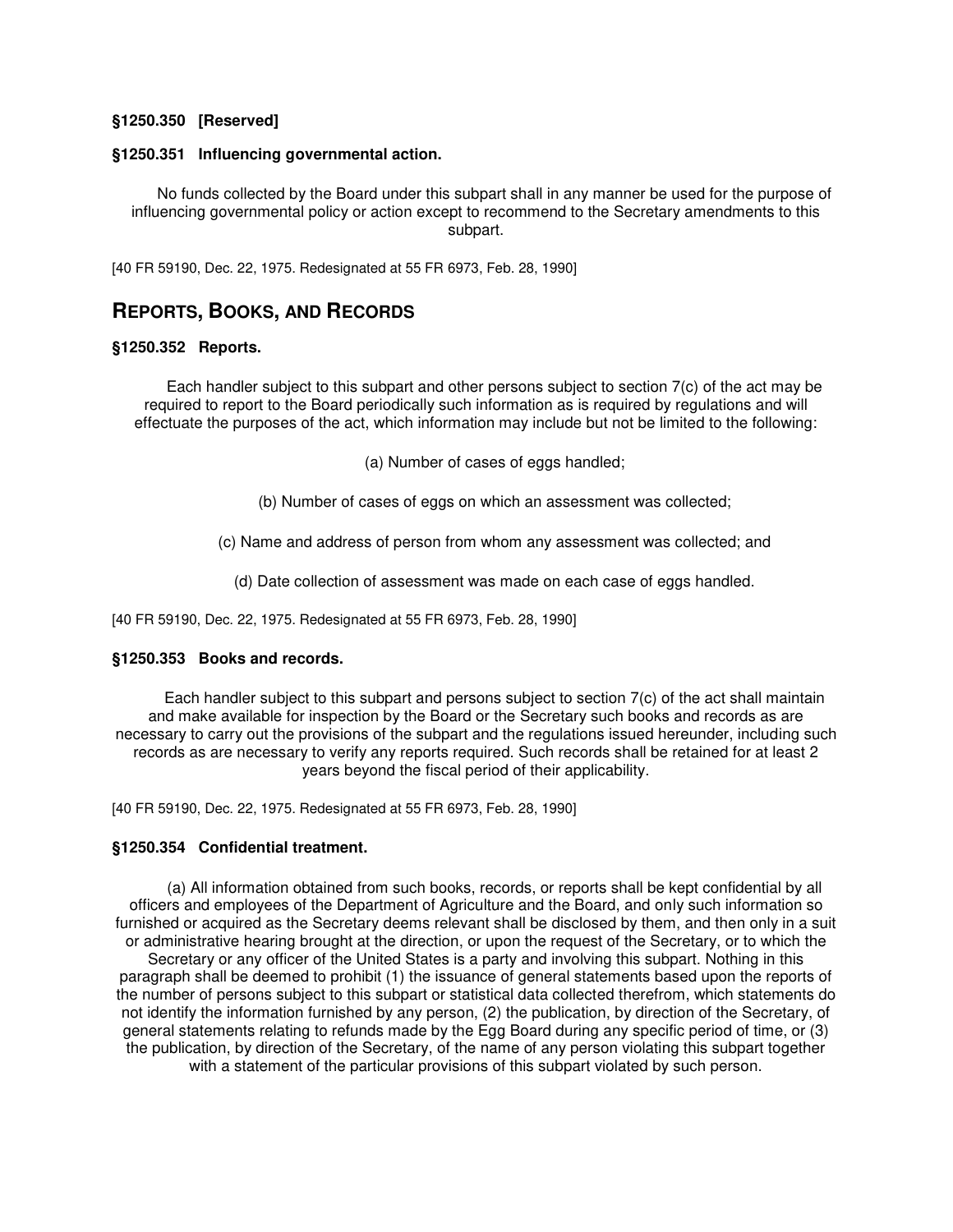(b) All information with respect to refunds, except as provided in paragraph (a)(2) of this section, made to individual producers shall be kept confidential by all officers and employees of the Department of Agriculture and the Board.

[40 FR 59190, Dec. 22, 1975. Redesignated at 55 FR 6973, Feb. 28, 1990]

# **CERTIFICATION OF ORGANIZATIONS**

# **§1250.356 Certification of organizations.**

Any organization may request the Secretary for certification of eligibility to participate in nominating members and alternate members on the Board to represent the geographic area in which the organization represents egg producers. Such eligibility shall be based in addition to other available information upon a factual report submitted by the organization which shall contain information deemed relevant and specified by the Secretary for the making of such determination, including, but not limited to, the following:

(a) Geographic territory covered by the organization's active membership;

(b) Nature and size of the organization's active membership, proportion of total of such active membership accounted for by producers of commercial eggs, a chart showing the egg production by State in which the organization has members, and the volume of commercial eggs produced by the organization's active membership in such State(s);

- (c) The extent to which the commercial egg producer membership of such organization is represented in setting the organization's policies;
	- (d) Evidence of stability and permanency of the organization;
	- (e) Sources from which the organization's operating funds are derived;
		- (f) Functions of the organization; and
- (g) The organization's ability and willingness to further the aims and objectives of the act.

The primary consideration in determining the eligibility of an organization shall be whether its egg producer membership consists of a substantial number of egg producers who produce a substantial volume of the applicable geographic area's commercial eggs to reasonably warrant its participation in the nomination of members for the Board or to request the issuance of an order. The Secretary shall certify any organization which he finds to be eligible under this section and his determination as to eligibility shall be final.

# **MISCELLANEOUS**

### **§1250.357 Suspension and termination.**

(a) The Secretary shall, whenever he finds that this subpart or any provision thereof obstructs or does not tend to effectuate the declared policy of the act, terminate or suspend the operation of this subpart or such provision.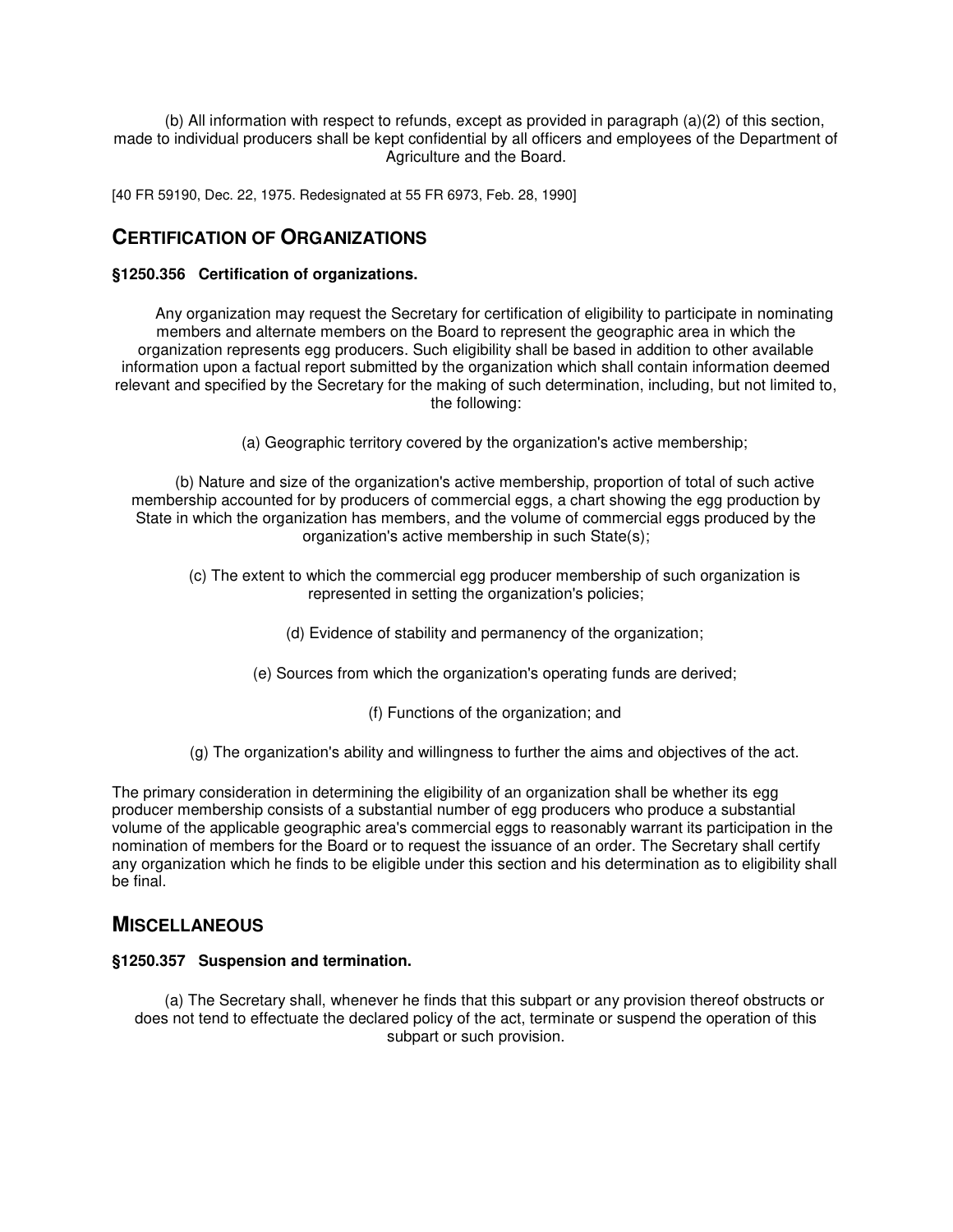(b) The Secretary may conduct a referendum at any time, and shall hold a referendum on request of 10 percent or more of the number of egg producers voting in the referendum approving this subpart, to determine whether egg producers favor the termination or suspension of this subpart, and the Secretary shall suspend or terminate such subpart at the end of 6 months after he determines that suspension or termination of the subpart is approved or favored by a majority of the egg producers voting in such referendum who, during a representative period determined by the Secretary, have been engaged in the production of commercial eggs, and who produced more than 50 percent of the volume of eggs produced by the egg producers voting in the referendum.

### **§1250.358 Proceedings after termination.**

(a) Upon the termination of this subpart the Board shall recommend not more than six of its members to the Secretary to serve as trustees for the purpose of liquidating the affairs of the Board. Such persons, upon designation by the Secretary, shall become trustees of all the funds and property then in the possession or under control of the Board, including claims for any funds unpaid or property not delivered or any other claim existing at the time of such termination.

(b) The said trustees shall: (1) Continue in such capacity until discharged by the Secretary, (2) carry out the obligations of the Board under any contracts or agreements entered into by it pursuant to §1250.336, (3) from time to time account for all receipts and disbursements and deliver all property on hand, together with all books and records of the Board and of the trustees, to such person as the Secretary may direct, and (4) upon the request of the Secretary, execute such assignments or other instruments necessary or appropriate to vest in such person full title and right to all of the funds, property, and claims vested in the Board or the trustees pursuant to this subpart.

(c) Any person to whom funds, property, or claims have been transferred or delivered pursuant to this subpart shall be subject to the same obligation imposed upon the Board and upon the trustees.

(d) Any residual funds not required to defray the necessary expenses of liquidation shall be turned over to the Secretary to be disposed of, to the extent practicable, in the interest of continuing one or more of the research or promotion programs hitherto authorized.

### **§1250.359 Effect of termination or amendment.**

Unless otherwise expressly provided by the Secretary, the termination of this subpart or of any regulation issued pursuant hereto, or the issuance of any amendment to either thereof, shall not:

(a) Affect or waive any right, duty, obligation, or liability which shall have risen or which may hereafter arise in connection with any provision of this subpart or any regulation issued thereunder;

(b) Release or extinguish any violation of this subpart or any regulation issued hereunder; or

(c) Affect or impair any rights or remedies of the United States, or of the Secretary, or of any person, with respect to any such violation.

# **§1250.360 [Reserved]**

### **§1250.361 Right of the Secretary.**

All fiscal matters, programs or projects, rules or regulations, reports, or other substantive action proposed and prepared by the Board shall be submitted to the Secretary for his approval.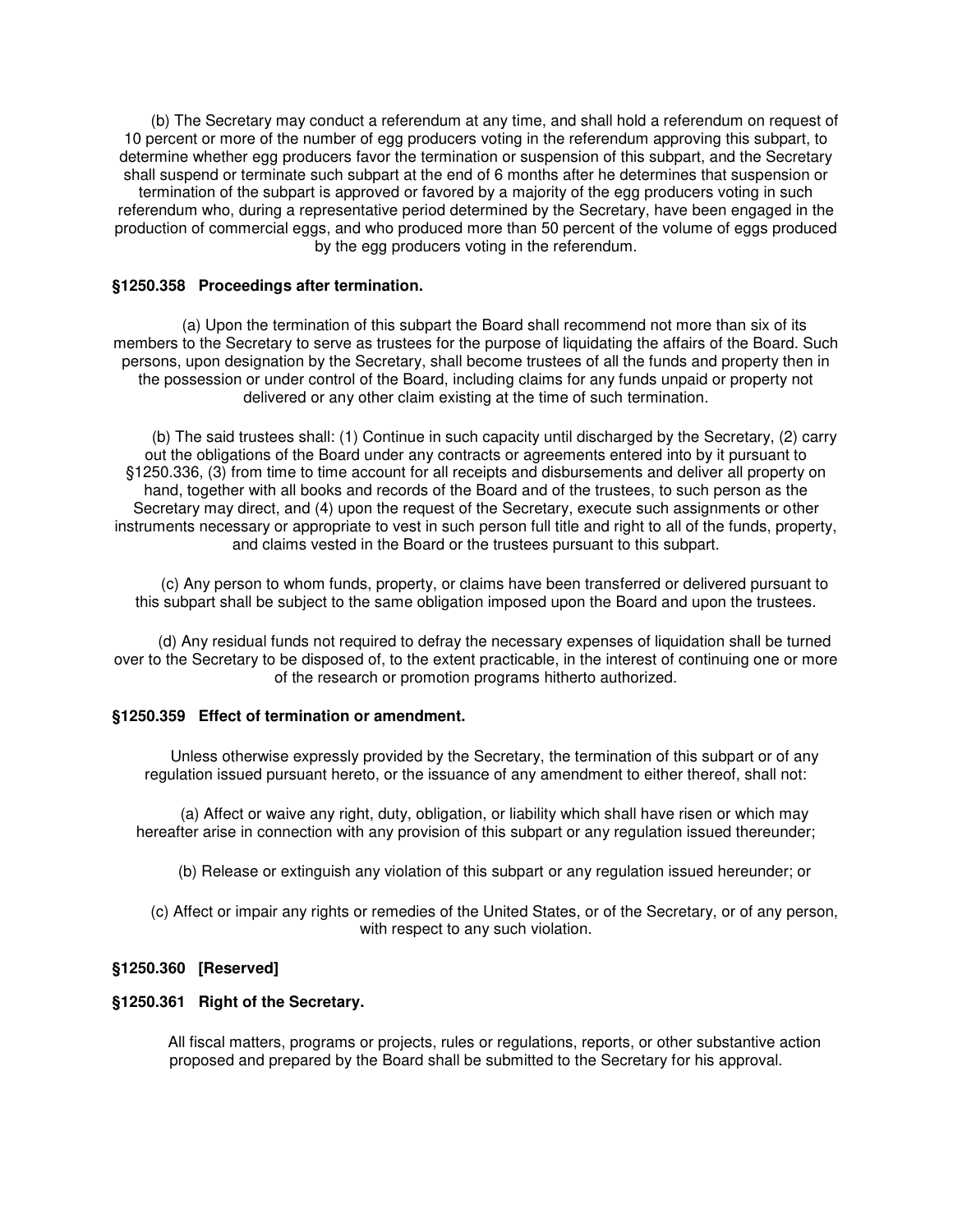#### **§1250.362 Amendments.**

Amendments to this subpart may be proposed, from time to time, by the Board, or by an organization certified pursuant to section 16 of the act, or by any interested person affected by the provisions of the act, including the Secretary.

#### **§1250.363 Separability.**

If any provision of this subpart is declared invalid or the applicability thereof to any person or circumstances is held invalid, the validity of the remainder of this subpart of the applicability thereof to other persons or circumstances shall not be affected thereby.

# **Subpart—Rules and Regulations**

SOURCE: 41 FR 22925, June 8, 1976, unless otherwise noted.

# **DEFINITIONS**

#### **§1250.500 Terms defined.**

Unless otherwise defined in this subpart, definitions of terms used in this subpart shall be those definitions of terms defined in the Egg Research and Consumer Information Act, hereinafter called the Act, and the Egg Research and Promotion Order, hereinafter called the Order.

(a) Act. "Act" means the Egg Research and Consumer Information Act as it may be amended (Pub. L. 93-428).

(b) Secretary. "Secretary" means the Secretary of Agriculture or any other officer or employee of the Department of Agriculture to whom there has heretofore been delegated, or to whom there may hereafter be delegated, the authority to act in his stead.

(c) Egg Board or Board. "Egg Board" or "Board" or other designatory term adopted by such Board, with the approval of the Secretary, means the administrative body established pursuant to §1250.326.

- (d) Fiscal period. "Fiscal period" means the calendar year unless the Egg Board, with the approval of the Secretary, selects some other budgetary period.
	- (e) Egg producer or producer. "Egg producer" or "producer" means any person who either:
	- (1) Is an egg farmer who acquires and owns laying hens, chicks, and/or started pullets for the purpose of and is engaged in the production of commercial eggs; or

(2) Is a person who supplied or supplies laying hens, chicks, and/or started pullets to an egg farmer for the purpose of producing commercial eggs pursuant to an oral or written contractual agreement for the production of commercial eggs. Such person is deemed to be the owner of such laying hens unless it is established in writing, to the satisfaction of the Secretary or the Egg Board, that actual ownership of the laying hens is in some other party to the contract. In the event the party to an oral contract who supplied or supplies the laying hens cannot be readily identified by the Secretary or the Egg Board, the person who has immediate possession and control over the laying hens at the egg production facility shall be deemed to be the owner of such hens unless written notice is provided to the Secretary or the Egg Board, signed by the parties to said oral contract, clearly stating that the eggs are being produced under a contractual agreement and identifying the party (or parties) under said contract who is the owner of the hens.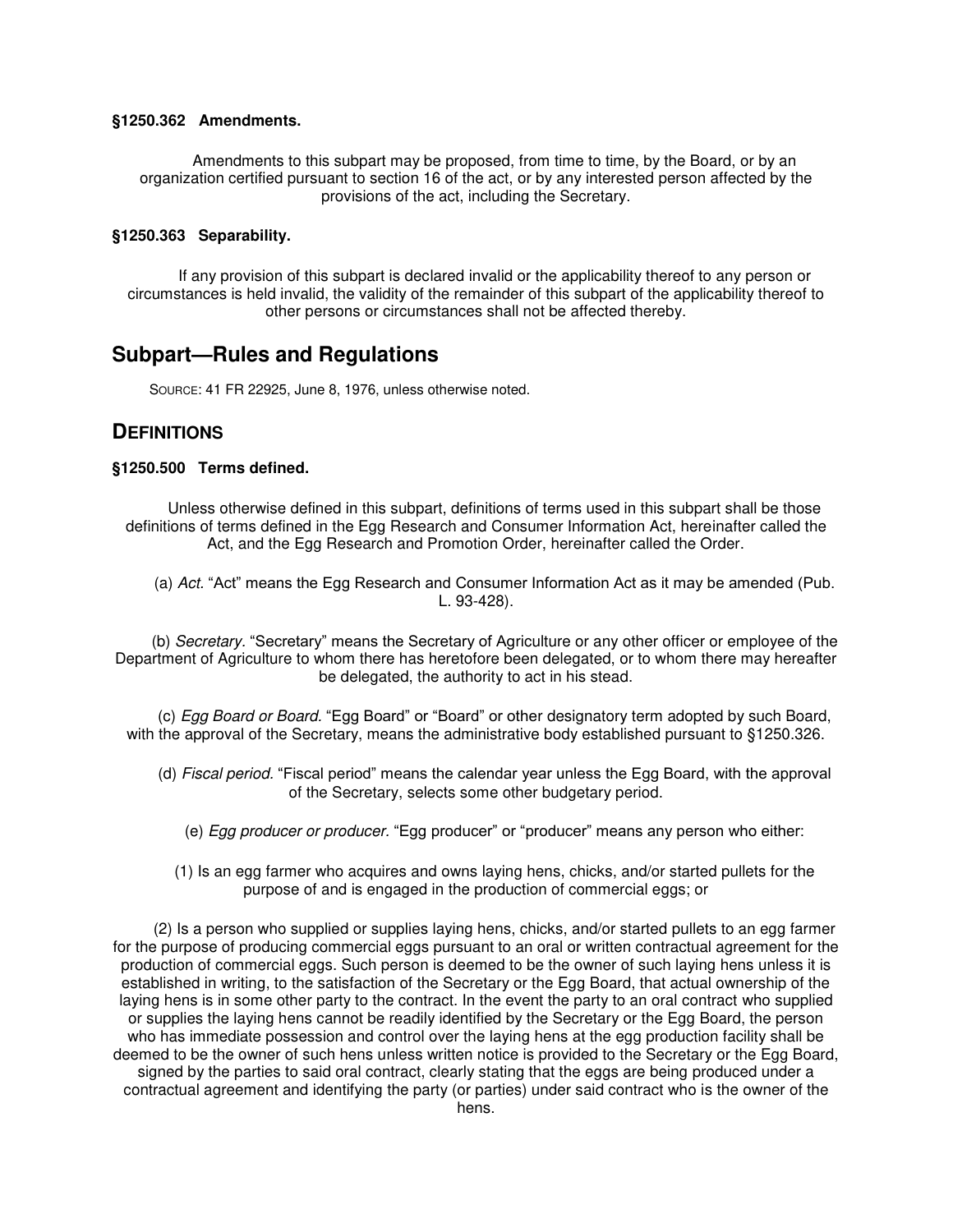(f) Commercial eggs or eggs. "Commercial eggs" or "eggs" means eggs from domesticated chickens which are sold for human consumption either in shell egg form or for further processing into egg products.

> (g) Person. "Person" means any individual, group of individuals, partnership, corporation, association, cooperative, or any other entity.

(h) Handle. "Handle" means to grade, carton, process, transport, purchase, or in any way place eggs or cause eggs to be placed in the current of commerce. Such term shall not include the washing, the packing in cases, or the delivery by the producer of his own nest run eggs.

(i) Handler. "Handler" means any person who receives or otherwise acquires eggs from an egg producer, and processes, prepares for marketing, or markets such eggs, including eggs of his own production.

(i) *Egg products*. "Egg products" means products produced, in whole or in part, from eggs.

(k) Cooperating agency. "Cooperating agency" means any person with which the Egg Board has entered into an agreement pursuant to §1250.517(c).

(l) Case. "Case" means the standard shipping package containing 30-dozen eggs or the equivalent thereof.

(m) Plans and projects. "Plans" and "projects" mean those research, consumer and producer education, advertising, marketing, product development, and promotion plans, studies, or projects pursuant to §1250.341.

(n) Representative of a producer. "Representative of a producer" means the owner, officer, or an employee of a producer who has been duly authorized to act in the place and stead of the producer.

- (o) Hen or laying hen. "Hen" or "laying hen" means a domesticated female chicken 20 weeks of age or over, raised primarily for the production of commercial eggs.
- (p) Hatching eggs. "Hatching eggs" means eggs intended for use by hatcheries for the production of baby chicks.
- (q) United States. "United States" means the 48 contiguous States of the United States of America and the District of Columbia.
- (r) Promotion. "Promotion" means any action, including paid advertising, to advance the image or desirability of eggs, egg products, spent fowl, or products of spent fowl.

(s) Research. "Research" means any type of research to advance the image, desirability, marketability, production, or quality of eggs, egg products, spent fowl, or products of spent fowl, or the evaluation of such research.

- (t) Consumer education. "Consumer education" means any action to advance the image or desirability of eggs, egg products, spent fowl, or products of spent fowl.
- (u) Marketing. "Marketing" means the sale or other disposition of commercial eggs, egg products, spent fowl, or products of spent fowl, in any channel of commerce.
	- (v) Commerce. "Commerce" means interstate, foreign, or intrastate commerce.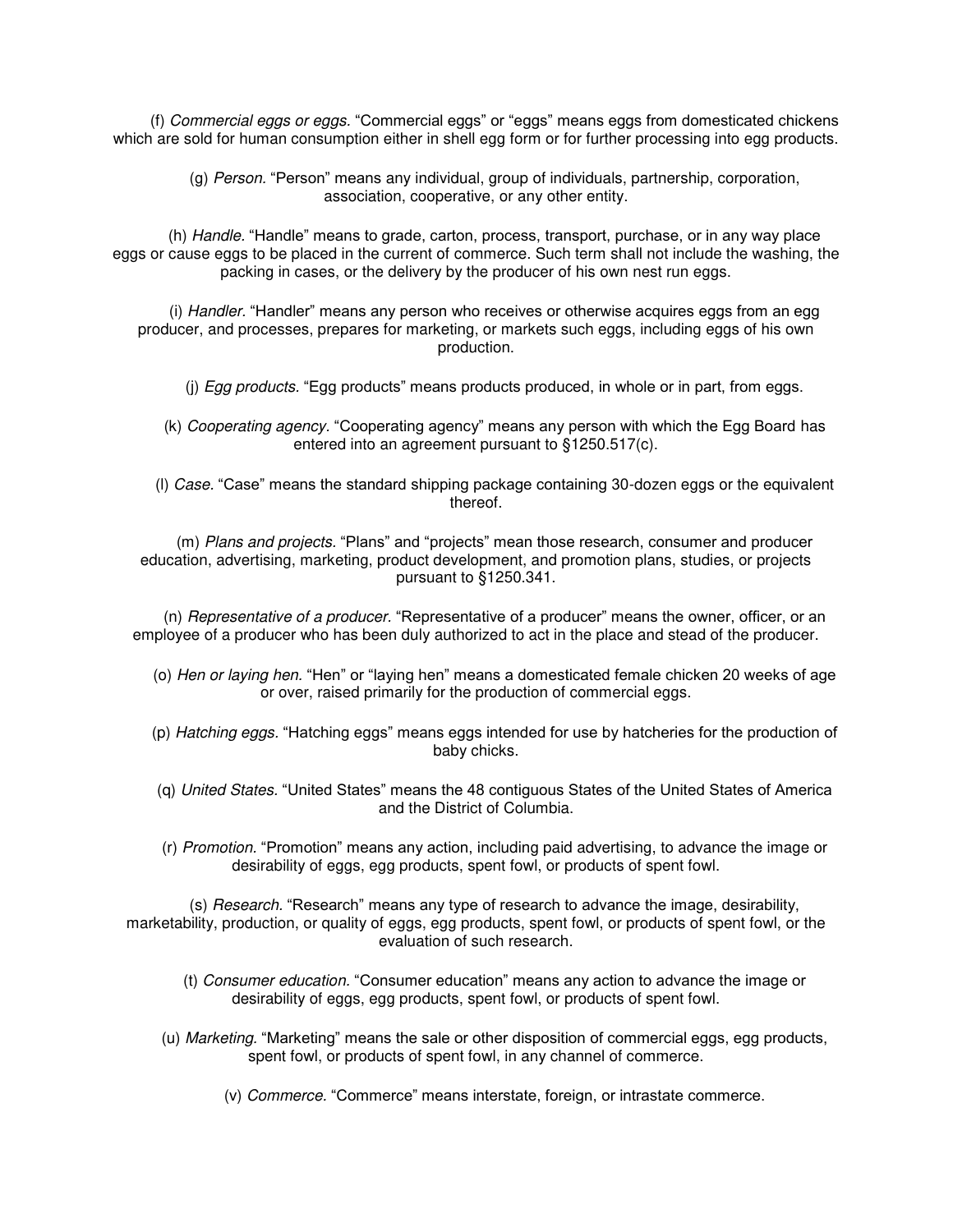- (w) Spent fowl. "Spent fowl" means hens which have been in production of commercial eggs and have been removed from such production for slaughter.
- (x) Products of spent fowl. "Products of spent fowl" means commercial products produced from spent fowl.
	- (y) Started pullet. "Started pullet" means a hen less than 20 weeks of age.

(z) Shell egg packer. "Shell egg packer" means any person grading eggs into their various qualities.

(aa) Egg breaker. "Egg breaker" means any person subject to the Egg Products Inspection Act (21 U.S.C. 1031 et seq.) engaged in the breaking of shell eggs or otherwise involved in preparing shell eggs for use as egg products.

(bb) Nest run eggs. "Nest run eggs" means eggs which are packed as they come from the production facilities without having been sized and/or candled with the exception that some checks, dirties, or obvious undergrades may have been removed and provided further that the eggs may have been washed.

# **OMB CONTROL NUMBERS ASSIGNED PURSUANT TO THE PAPERWORK REDUCTION ACT**

# **§1250.501 OMB control numbers assigned pursuant to the Paperwork Reduction Act.**

(a) Purpose. This section collects and displays the control numbers assigned to information collection requirements by the Office of Management and Budget contained in 7 CFR part 1250 pursuant to the Paperwork Reduction Act of 1980, Pub. L. 96-511.

| 7 CFR section where identified and described | <b>Current OMB control number</b> |
|----------------------------------------------|-----------------------------------|
| Sec.:                                        |                                   |
| 1250.523                                     | 0581-0098                         |
| 1250.528                                     | 0581-0098                         |
| 1250.529                                     | 0581-0098                         |
| 1250.530                                     | 0581-0098                         |
| 1250.535                                     | 0581-0098                         |

# (b) Display.

(Agricultural Marketing Act of 1946, as amended (7 U.S.C. 1621-1627) and Egg Research and Consumer Information Act, as amended (7 U.S.C. 2701-2718))

[48 FR 56566, Dec. 22, 1983]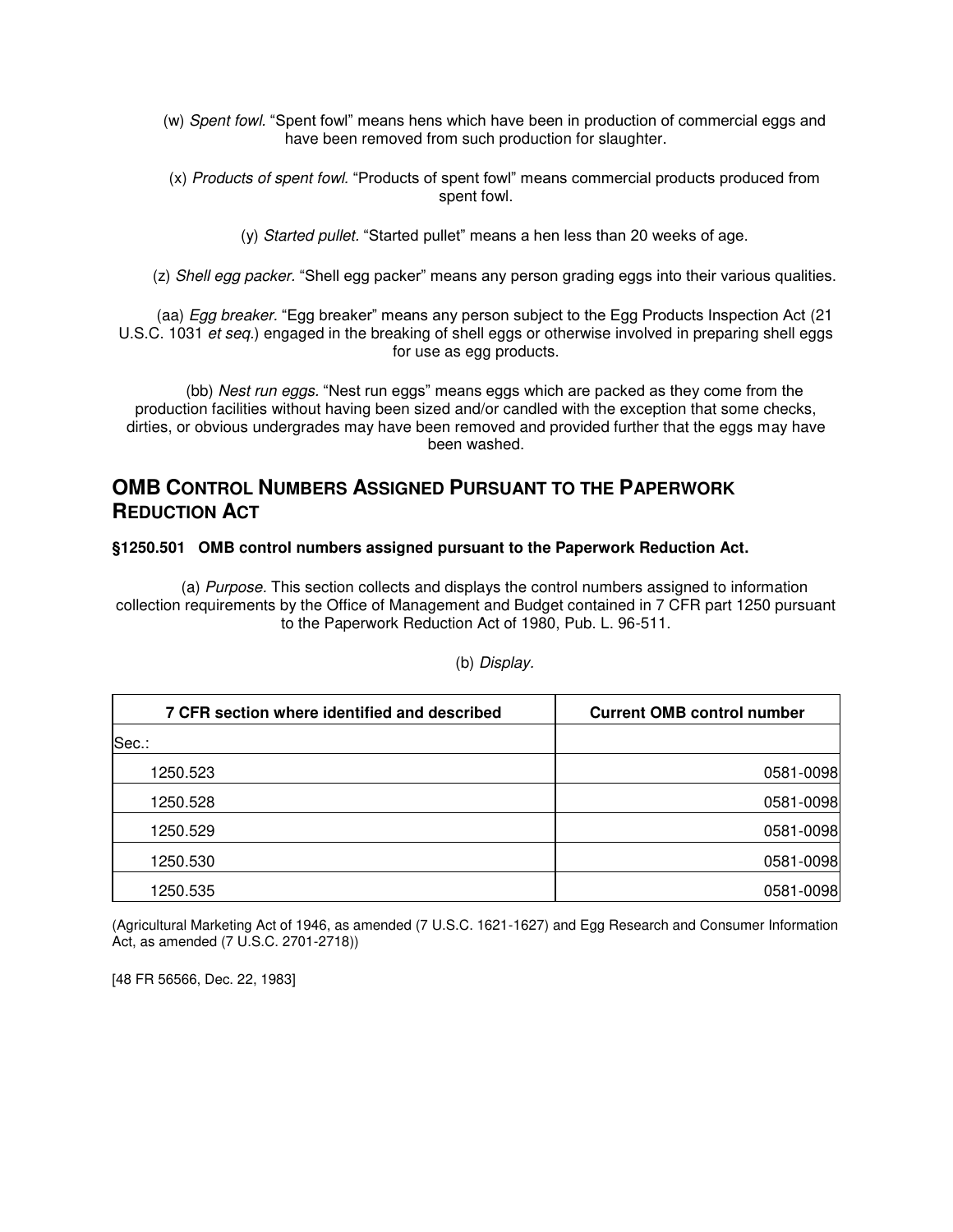# **GENERAL**

### **§1250.505 Communications.**

Communications in connection with the Order shall be addressed to the Egg Board at its business address.

# **§1250.506 Policy and objective.**

(a) It shall be the policy of the Egg Board to carry out an effective and continuous coordinated program of research, consumer and producer education, advertising, and promotion designed to strengthen the egg industry's position in the marketplace, and maintain and expand domestic and foreign markets and uses for eggs, egg products, spent fowl, and products of spent fowl of the United States.

(b) It shall be the objective of the Egg Board to carry out programs and projects which will provide maximum benefit to the egg industry and no undue preference shall be given to any of the various industry segments.

# **§1250.507 Contracts.**

The Egg Board, with the approval of the Secretary, may enter into contracts with persons for the development and submission to it of plans or projects authorized by the Order and for carrying out of such plans or projects. Contractors shall agree to comply with the provisions of the Order, this subpart, and applicable provisions of the U.S. Code relative to contracting with the U.S. Department of Agriculture. Subcontractors who enter into contracts or agreements with a primary contractor and who receive or otherwise utilize funds allocated by the Egg Board shall be subject to the provisions of this subpart.

### **§1250.508 Procedure.**

The organization of the Egg Board and the procedure for conducting meetings of the Board shall be in accordance with the By-Laws of the Board.

# **§1250.509 USDA costs.**

Pursuant to §1250.347 of the Order, the Board shall pay those administrative costs incurred by the U.S. Department of Agriculture for the conduct of its duties under the Order as determined periodically by the Secretary. Payment shall be due promptly after the billing for such costs.

### **§1250.510 Determination of Board Membership.**

(a) Pursuant to §1250.328 (d) and (e) of the Order, the 48 contiguous States of the United States shall be grouped into 6 geographic areas, as follows: Area 1 (North Atlantic States)—Connecticut, Delaware, Maine, Maryland, Massachusetts, New Hampshire, New Jersey, New York, Pennsylvania, Rhode Island, Vermont, Virginia, West Virginia, and the District of Columbia; Area 2 (South Atlantic States)—Alabama, Arkansas, Florida, Georgia, Louisiana, Mississippi, North Carolina, Oklahoma, South Carolina; Area 3 (East North Central States)—Kentucky, Michigan, Missouri, Ohio, Tennessee; Area 4 (West North Central States)—Colorado, Idaho, Illinois, Indiana, Minnesota, Montana, North Dakota, South Dakota, Wisconsin, Wyoming; Area 5 (South Central States)—Iowa, Kansas, Nebraska; Area 6 (Western States)—Arizona, California, Nevada, New Mexico, Oregon, Texas, Utah, and Washington.

(b) Board representation among the 6 geographic areas is apportioned to reflect the percentages of United States egg production in each area times 18 (total Board membership). The distribution of members of the Board is: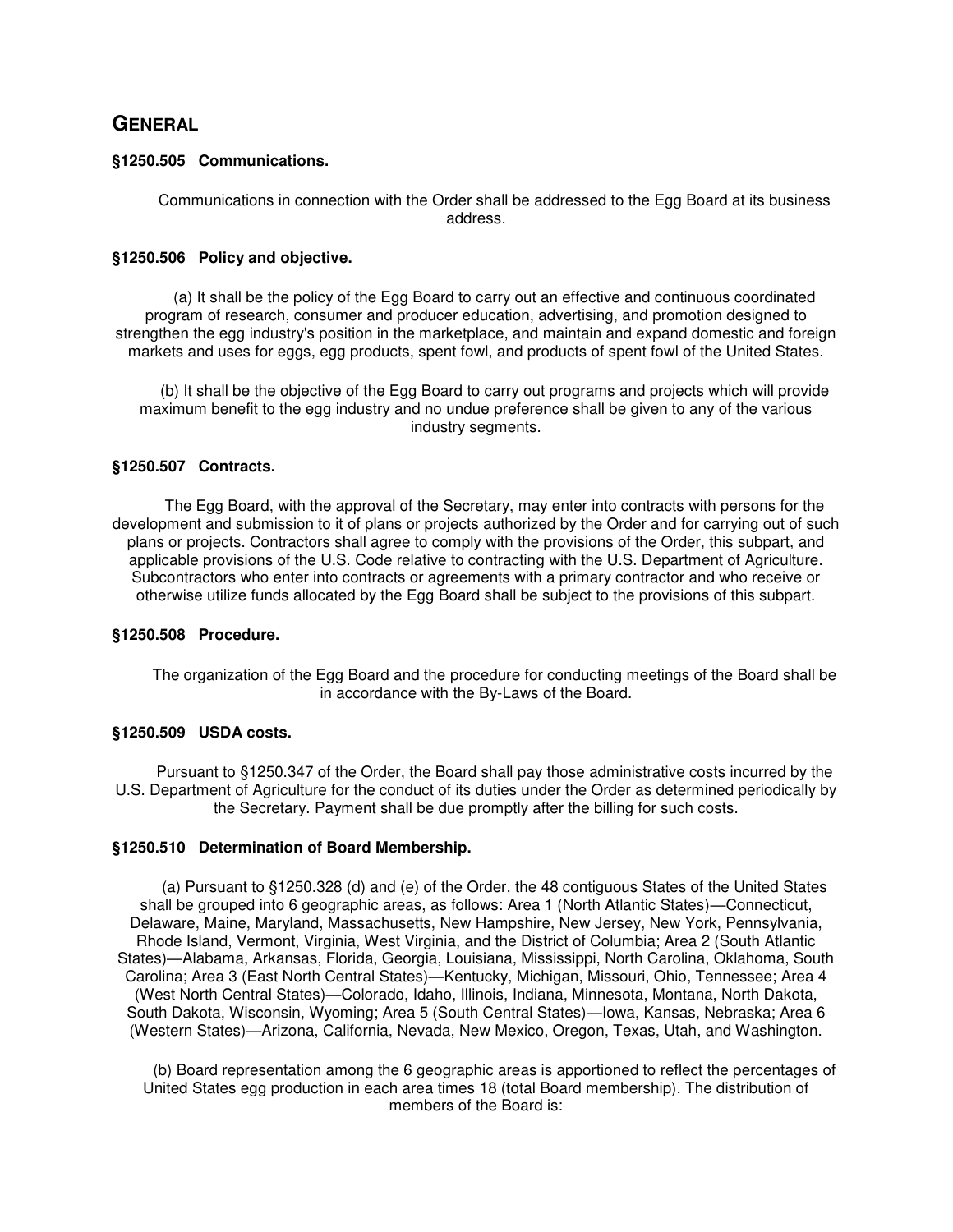Area 1-3, Area 2-3, Area 3-3, Area 4-3, Area 5-3, and Area 6-3. Each member will have an alternate appointed from the same area.

[71 FR 41727, July 24, 2006]

# **ASSESSMENTS, COLLECTIONS, AND REMITTANCES**

### **§1250.514 Levy of assessments.**

An assessment rate of 10 cents per case of commercial eggs is levied on each case of commercial eggs handled for the account of each producer. Each case of commercial eggs shall be subject to assessment only once. Producers meeting the requirements of §1250.348 are exempt from the provisions of the Act including this section.

[55 FR 6974, Feb. 28, 1990, as amended at 59 FR 64560, Dec. 15, 1994]

### **§1250.515 Reporting period and payment.**

(a) For the purpose of the payment of assessments, either a calendar month or a 4-week accounting period shall be considered the reporting period; however, other accounting periods may be used when approved by the Board on an individual basis. Each collecting handler shall register his reporting period with the Board. All changes in reporting periods shall be requested in writing and subject to approval by the Board.

(b) Each producer shall pay the required assessment on his commercial eggs pursuant to §1250.514 to the collecting handler designated in §1250.516 on or before the date of final settlement between the producer and the collecting handler for the eggs received by the collecting handler during each reporting period.

### **§1250.516 Collecting handlers and collection.**

(a) Handlers responsible for collecting the assessments shall be any of the following:

(1) The first person to whom eggs are sold, consigned, or delivered by producers and who grades, cartons, or breaks such eggs. Such shell egg breaker or egg packer must collect and remit to the Board the assessments on all eggs handled except eggs for which there is a certification of exemption or eggs for which there is a statement indicating that an assessment has already been paid;

(2) A person who buys or receives nest run eggs from a producer and who does not grade, carton, or break such eggs. Such person shall collect the assessment from the producer and remit to the Egg Board on all such eggs, except for which there is a certification of exemption or eggs for which there is a statement indicating that an assessment has already been paid;

 $(3)$  Except as otherwise provided in paragraph  $(a)(4)$  of this section, a producer who grades, cartons, or breaks eggs of his own production shall be responsible for remitting the assessment to the Board on all eggs produced. This would include the eggs which he grades, cartons, or breaks as well as the nest run eggs which are graded, cartoned, or broken by another handler. Such a producer who remits the assessment on nest run eggs to the Board shall provide the handler specified in paragraph (a) (1) or (2) of this section with a written statement that the assessment has already been paid on the nest run eggs; or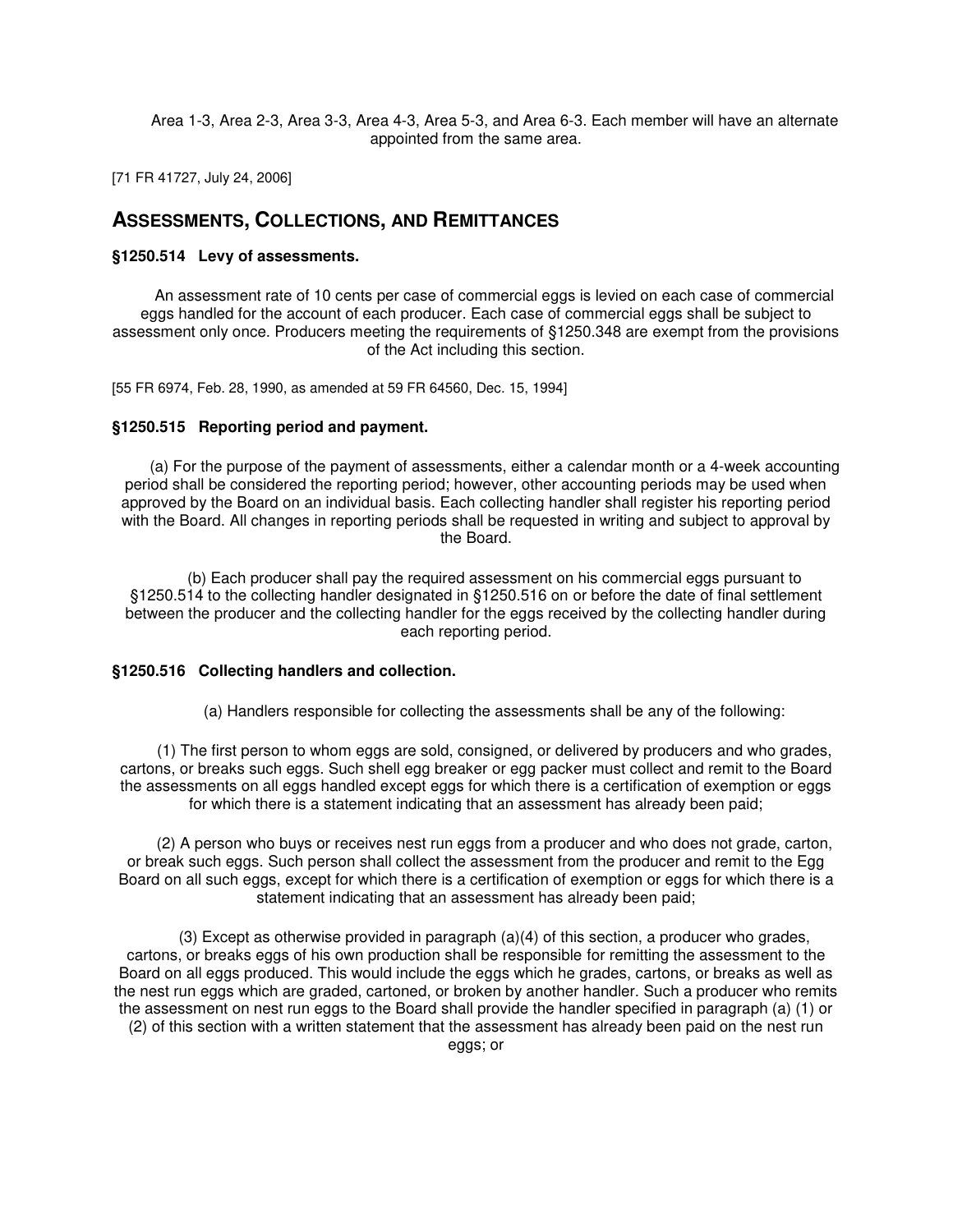(4) Upon approval of the Board, any person who handles eggs for a producer under a written contract that includes express provisions that said handler will remit the assessment on such eggs to the Board shall be the collecting handler notwithstanding the fact that the producer may have graded, cartoned, or otherwise processed the eggs.

Following are some examples to aid in identification of collecting handlers:

(i) Producer sells, assigns, consigns, or otherwise delivers nest run eggs of his own production to a shell egg packer or breaker for preparation for market—the shell egg packer or breaker is the collecting handler and is responsible for remitting to the Egg Board;

(ii) Producer grades, cartons, breaks, or otherwise prepares for marketing a portion of the eggs of his own production and delivers the remaining portion of his nest run eggs to a shell egg packer or breaker—the producer is the collecting handler and shall remit the assessment on his total production to the Board;

(iii) Producer sells all or a portion of his eggs in nest run form to a handler who is not a shell egg packer or breaker—the handler is responsible for collecting the assessment and remitting it to the Egg Board except for eggs covered by a statement indicating that an assessment has already been paid;

(iv) A shell egg packer or breaker who buys or receives nest run eggs from a handler who is not a shell egg packer or breaker—the handler is the collecting handler and shall remit such assessment to the Board;

(v) A shell egg packer or egg breaker buys nest run or graded eggs including undergrade eggs from another shell egg packer or egg breaker—the first shell egg packer or breaker is the collecting handler and shall remit such assessments to the Board.

(b) In the event of a producer's death, bankruptcy, receivership, or incapacity to act, the representative of the producer or his estate, or the person acting on behalf of creditors, shall be considered the producer of the eggs for the purpose of this subpart.

(c) The collecting handler may collect the assessment directly from the producer or deduct the assessment from the proceeds due or paid to the producer on whose eggs the assessment is made.

[41 FR 22925, June 8, 1976, as amended at 42 FR 60724, Nov. 29, 1977]

### **§1250.517 Remittance to Egg Board.**

(a) The collecting handler responsible for remittance of assessments to the Board is not relieved of this obligation as a result of his failure to collect payment of the assessment from the egg producer(s).

(b) Each collecting handler required to remit the assessments on the eggs handled during each reporting period, specified in §1250.515(a), shall remit the assessments directly to the Egg Board by check, draft, or money order payable to the Egg Board on or before the 15th day after the end of said reporting period together with a report pursuant to §1250.529. The assessment for each reporting period shall be calculated on the basis of the gross volume of eggs subject to assessment received by the collecting handler during each reporting period.

(c) Remittance through cooperating agency.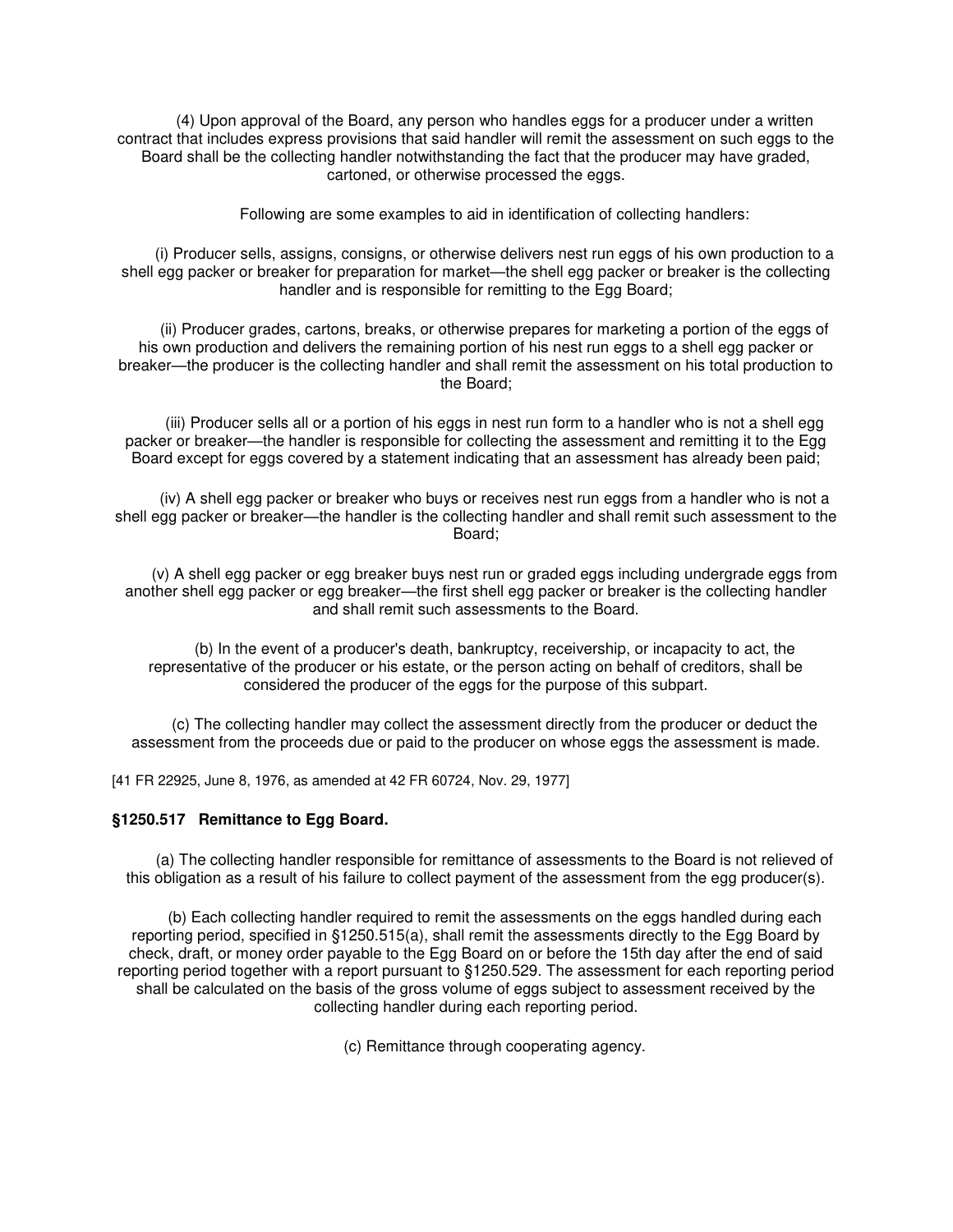(1) In any State or specified geographic area the Egg Board, with the approval of the Secretary, may designate by agreement a cooperating agency to collect the assessments in its behalf. Every collecting handler within such a State or geographic area shall remit the assessments for each reporting period, specified in §1250.515(a), to the designated cooperating agency by check, draft, or money order payable to said cooperating agency on or before the 15th day after the end of said reporting period together with a report pursuant to §1250.529.

(2) On or before the 20th day after the end of each reporting period, each designated cooperating agency shall remit to the Egg Board the total amount of all assessments received from collecting handlers for said reporting period together with all collecting handler reports. In addition, each designated cooperating agency shall submit to the Egg Board such information as is required by the designation agreement with the Egg Board.

# **§1250.518 Receipts for payment of assessments.**

(a) Each collecting handler shall give each producer whose eggs are subject to assessment a receipt for the commercial eggs handled by said collecting handler showing payment of the assessment. This receipt may be on a separate receipt form or included as part of the invoice or settlement sheet for the eggs, but in either event shall contain the following information:

- (1) Name, address, and identification number of the collecting handler;
	- (2) Name and address of the producer who paid the assessment;

(3) Number of cases of eggs on which assessment was paid and the total amount of the assessment; and

(4) Date on which assessment was paid by producer.

(b) All eggs sold, consigned, or delivered from a collecting handler to another handler, excluding cartoned eggs and loose graded eggs sold to the bakeries, restaurants, and institutions, shall be accompanied with the collecting handler's written statement that the assessment on the lot of eggs covered by the invoice has been paid or that lot of eggs or portion thereof is exempt from assessment under provisions of §1250.514.

# **§1250.519 Late-payment charge.**

Any unpaid assessments due to the Board pursuant to §1250.347 shall be increased by a latepayment charge of 1.5 percent each month beginning with the day following the date such assessments are 30 days past due. Any remaining amount due, which shall include any unpaid charges previously made pursuant to this section, shall be increased at the same rate on the corresponding day of each month thereafter until paid. Assessments that are not paid when due because of a person's failure to submit a handler report to the Board as required shall accrue late-payment charges from the time such assessments should have been remitted. The timeliness of a payment to the Board shall be based on the applicable postmark date or the date payment is actually received by the Board, whichever is earlier.

[58 FR 34697, June 29, 1993]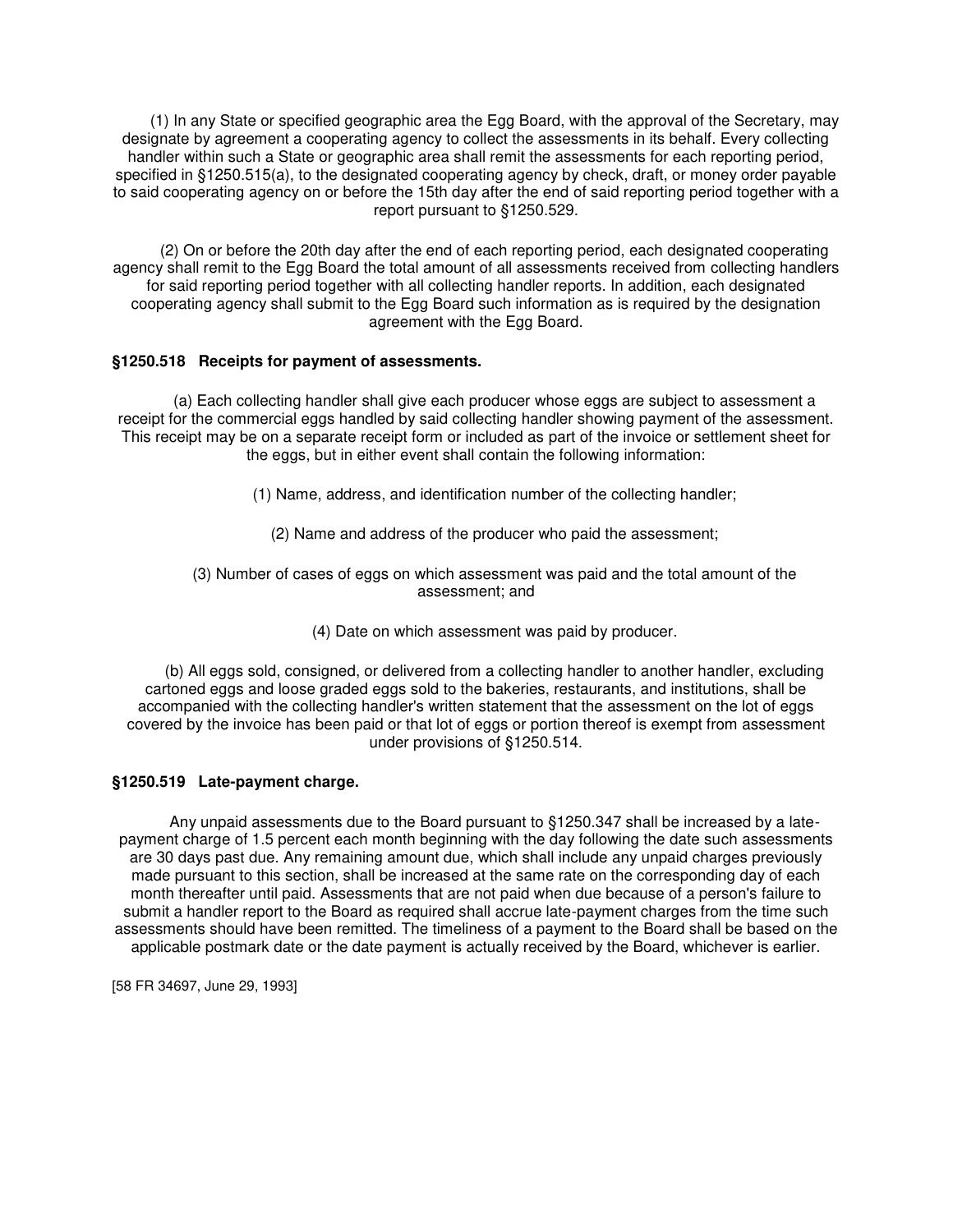# **REGISTRATION, CERTIFICATION AND REPORTS**

# **§1250.528 Registration of collecting handlers.**

All collecting handlers shall, prior to August 1, 1976, register with the Egg Board by filing a registration statement. Registered collecting handlers will receive an identification number which must appear on all required reports and official communications with the Egg Board. New businesses subject to this subpart beginning after August 1, 1976, shall register with the Egg Board within 30 days following the beginning of operations. The statement of registration shall include:

(a) Name and complete address of the collecting handler;

(b) Name of individual(s) responsible for filing reports with the Egg Board; and

(c) Type of reporting period desired.

# **§1250.529 Reports.**

(a) Collecting handler reports. (1) Each collecting handler shall make reports on forms made available or approved by the Egg Board. Each collecting handler shall prepare a separate report form each reporting period. Each report shall be mailed to the Egg Board within 15 days after the close of the reporting period and shall contain the following information:

(i) Date of report;

(ii) Reporting period covered by the report;

(iii) Name and address of collecting handler and identification number;

(iv) Total number of cases of eggs handled, total number of cases of eggs subject to collection of assessment, total number of cases of eggs exempt under §1250.514 from collection of assessment, total number of cases of imported eggs handled, and total number of cases of eggs received from another handler and on which an assessment was already collected;

(v) The names and addresses of producers subject to assessment supplying eggs to the handlers and number of cases of eggs received from each producer;

(vi) Total amount of assessment due for eggs handled during the reporting period and remitted with the report; and

(vii) Such other information as may be required by the Board.

(2) Collecting handler reports shall be filed each reporting period following registration until such time as the Egg Board is notified in writing that the collecting handler has ceased to do business. During reporting periods in which the collecting handler does not handle any eggs, his report form shall state "No Eggs Handled."

(b) The Egg Board may require all persons subject to section 7(c) of the Act to make reports as needed for the enforcement and administration of the Order and as approved by the Secretary.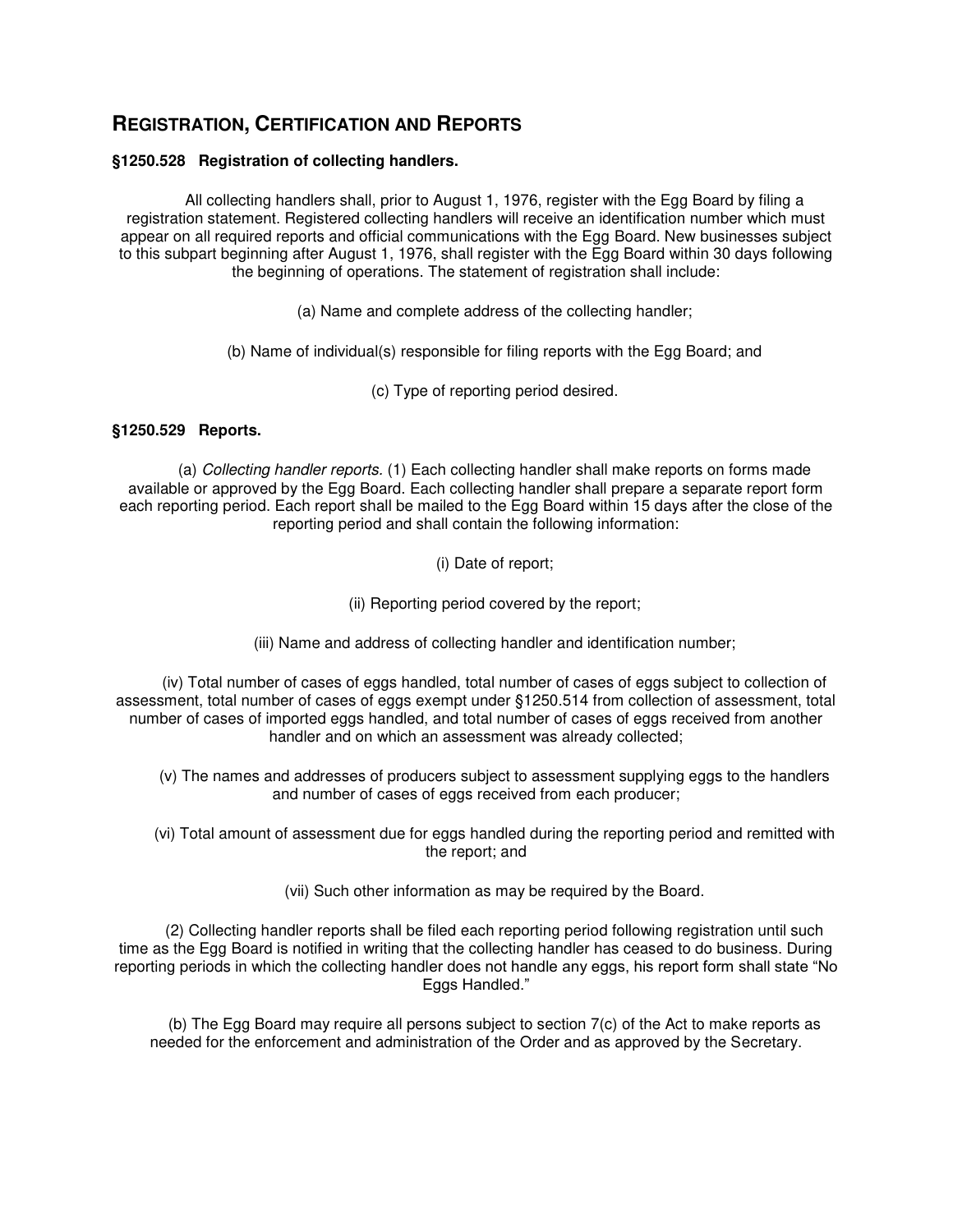### **§1250.530 Certification of exempt producers.**

(a) Number of laying hens. Egg producers not subject to the provisions of the Act pursuant to §1250.348 shall file with all handlers to whom they sell eggs a statement certifying their exemption from the provisions of the Act in accordance with the criterion of §1250.348. Certification shall be made on forms approved and provided by the Egg Board to collecting handlers for use by exempt producers. The certification form shall be filed with each handler on or before January 1 of each year as long as the producer continues to do business with the handler. A copy of the certificate of exemption shall be forwarded to the Egg Board by the handler within 30 days of receipt. The certification shall list the following: the name and address of the producer, the basis for producer exemption according to the requirements of §1250.348, and the signature of the producer.

(b) Organic Production. (1) A producer who operates under an approved National Organic Program (7 CFR part 205) (NOP) organic production system plan may be exempt from the payment of assessments under this part, provided that:

(i) Only agricultural products certified as "organic" or "100 percent organic" (as defined in the NOP) are eligible for exemption;

(ii) The exemption shall apply to all certified "organic" or "100 percent organic" (as defined in the NOP) products of a producer regardless of whether the agricultural commodity subject to the exemption is produced by a person that also produces conventional or nonorganic agricultural products of the same agricultural commodity as that for which the exemption is claimed;

(iii) The producer maintains a valid certificate of organic operation as issued under the Organic Foods Production Act of 1990 (7 U.S.C. 6501-6522)(OFPA) and the NOP regulations issued under OFPA (7 CFR part 205); and

(iv) Any producer so exempted shall continue to be obligated to pay assessments under this part that are associated with any agricultural products that do not qualify for an exemption under this section.

(2) To apply for exemption under this section, a producer shall submit a request to the Board on an Organic Exemption Request Form (Form AMS-15) at any time during the year initially, and annually thereafter on or before January 1, for as long the producer continues to be eligible for the exemption.

(3) A producer request for exemption shall include the following:

(i) The applicant's full name, company name, address, telephone and fax numbers, and email address;

(ii) Certification that the applicant maintains a valid certificate of organic operation issued under the OFPA and the NOP;

(iii) Certification that the applicant produces organic products eligible to be labeled "organic" or "100 percent organic" under the NOP;

(iv) A requirement that the applicant attach a copy of their certificate of organic operation issued by a USDA-accredited certifying agent under the OFPA and the NOP;

(v) Certification, as evidenced by signature and date, that all information provided by the applicant is true; and

(vi) Such other information as may be required by the Board, with the approval of the Secretary.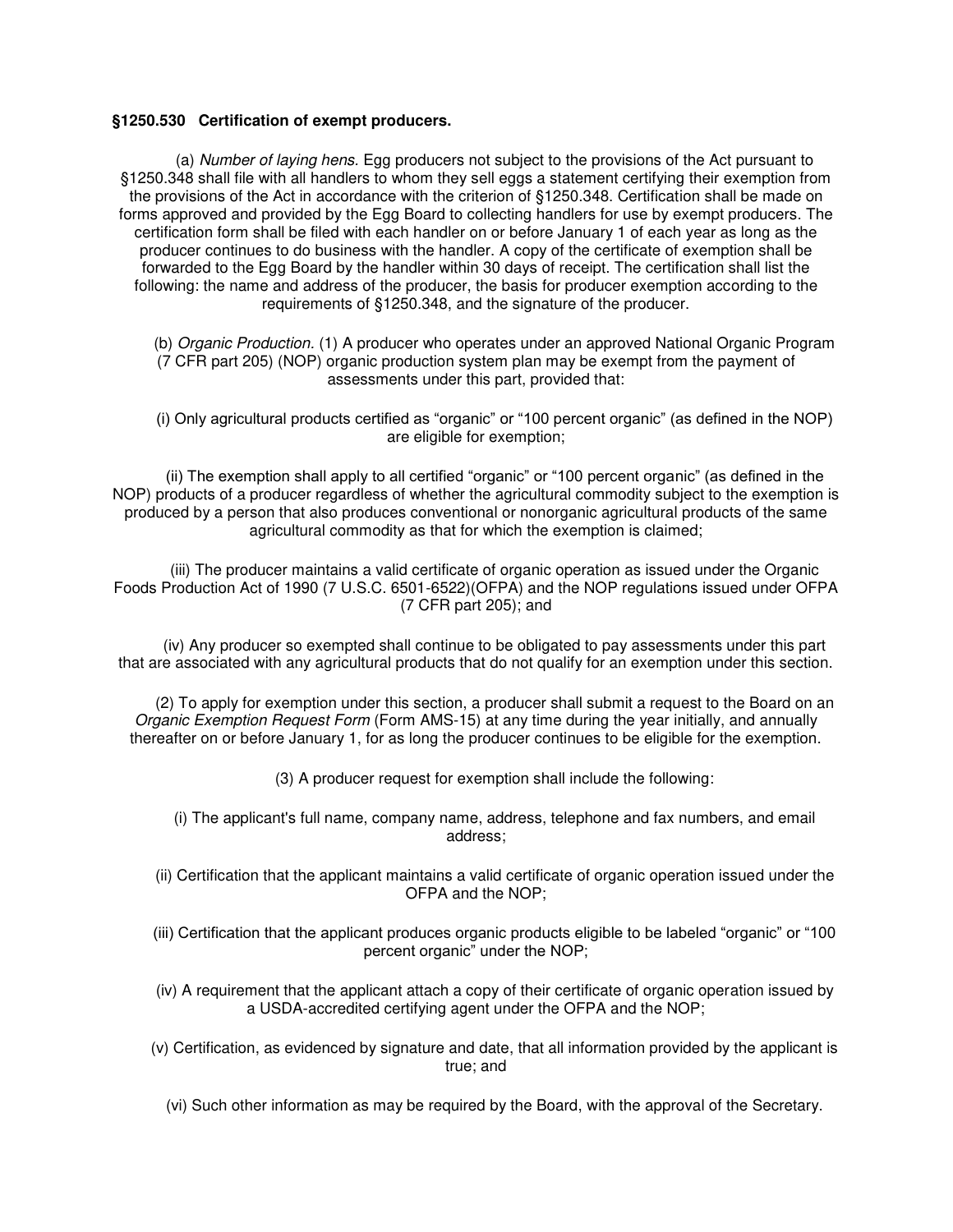(4) If a producer complies with the requirements of this section, the Board will grant an assessment exemption and issue a Certificate of Exemption to the producer within 30 days. If the application is disapproved, the Board will notify the applicant of the reason(s) for disapproval within the same timeframe.

(5) The producer shall provide a copy of the Certificate of Exemption to each handler to whom the producer sells eggs. The handler shall maintain records showing the exempt producer's name and address and the exemption number assigned by the Board.

(6) The exemption will apply at the first reporting period following the issuance of the Certificate of Exemption.

(c) If the exempt producer no longer qualifies for an exemption as specified in §1250.348 or 1250.530(b), that producer shall notify, within 10 days, all handlers with whom the producer has filed a Certificate of Exemption.

[70 FR 2761, Jan. 14, 2005, as amended at 80 FR 82034, Dec. 31, 2015]

# **RECORDS**

# **§1250.535 Retention of records.**

- (a) Each person required to make reports pursuant to this subpart shall maintain and retain for at least 2 years beyond the fiscal period of their applicability:
	- (1) One copy of each report submitted to the Egg Board;
- (2) Records of all exempt producers including certification of exemption as necessary to verify the address of each exempt producer; and
	- (3) Such other records as are necessary to verify reports submitted to the Egg Board.
- (b) Egg producers subject to §1250.514 shall maintain and retain for at least 2 years beyond the period of their applicability:
	- (1) Receipts, or copies thereof, for payment of assessments; and
	- (2) Such records as are necessary to verify monthly levels of egg production.

### **§1250.536 Availability of records.**

Each handler and egg producer subject to this subpart and all persons subject to section 7(c) of the Act shall make available for inspection and copying by authorized employees of the Egg Board and/or the Secretary during regular business hours, such information as is appropriate and necessary to verify compliance with this subpart.

## **§1250.537 Confidentiality.**

All information obtained by officers and employees of the Department of Agriculture, the Egg Board, or any person under contract by the Egg Board or otherwise acting on behalf of the Egg Board from the books, records, and reports of persons subject to this subpart, and all information with respect to refunds